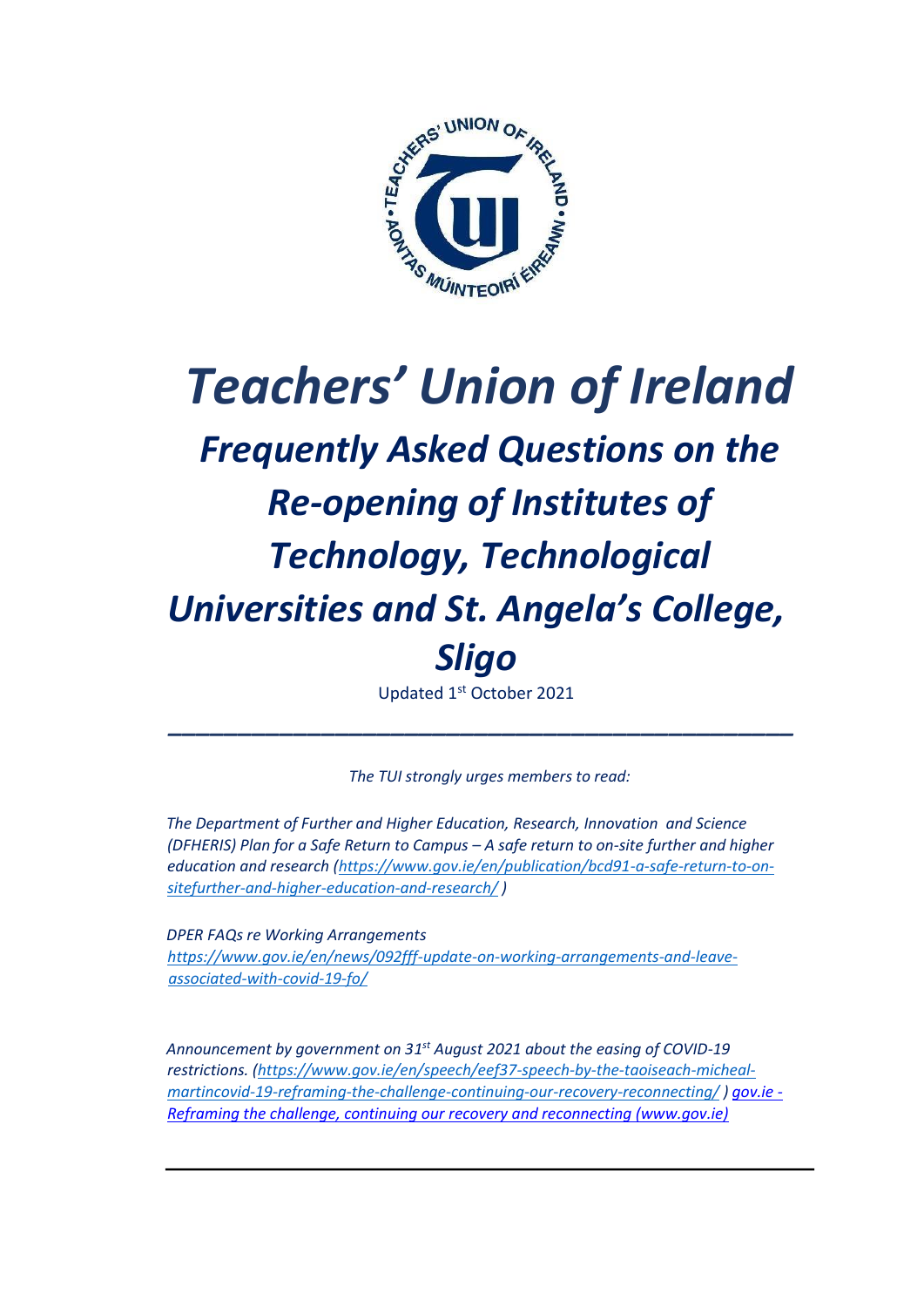*\*This Guidance document will be updated on a regular basis so please continue to check the website (www.tui.ie), TUI's social media and the TUI App following the initial publication*

# Table of Contents

|  | Must COVID-19 signage and sanitising stations still be in place throughout the campus?  8                                                                                               |  |
|--|-----------------------------------------------------------------------------------------------------------------------------------------------------------------------------------------|--|
|  |                                                                                                                                                                                         |  |
|  | What questions should a Branch now ask management prior to a return to lectures? 8                                                                                                      |  |
|  | Are management required to undertake risk assessments in every classroom/lecture hall/                                                                                                  |  |
|  |                                                                                                                                                                                         |  |
|  | If there is an immediate H&S risk, that has not been assessed or that has been assessed but                                                                                             |  |
|  | Can I refuse to work in a classroom/lecture theatre/laboratory/facility/office that is unsafe?  9                                                                                       |  |
|  | Can a Lecturer/Assistant Lecturer continue to engage in Emergency Remote Teaching (ERT) as                                                                                              |  |
|  | A number of my students are isolating do I have to provide additional support to these students                                                                                         |  |
|  | Can meetings such as department meetings continue to be held remotely?  10                                                                                                              |  |
|  |                                                                                                                                                                                         |  |
|  |                                                                                                                                                                                         |  |
|  |                                                                                                                                                                                         |  |
|  |                                                                                                                                                                                         |  |
|  | What are the physical distancing requirements for my lecture hall/classroom etc.? 11                                                                                                    |  |
|  | Where 2 metre physical distancing is not feasible - does the employer need to outline why it is<br>not feasible and outline the additional mitigation measures that are being used?  11 |  |
|  | What should be done where management forms the view that 2 metre distancing is not                                                                                                      |  |
|  | Management have advised that 2 metre physical distancing is not possible in my<br>classroom/lecture theatre/laboratory/work space; what should management do to protect the             |  |
|  | What are the health and safety measures being implemented in canteens (staff and student)?12                                                                                            |  |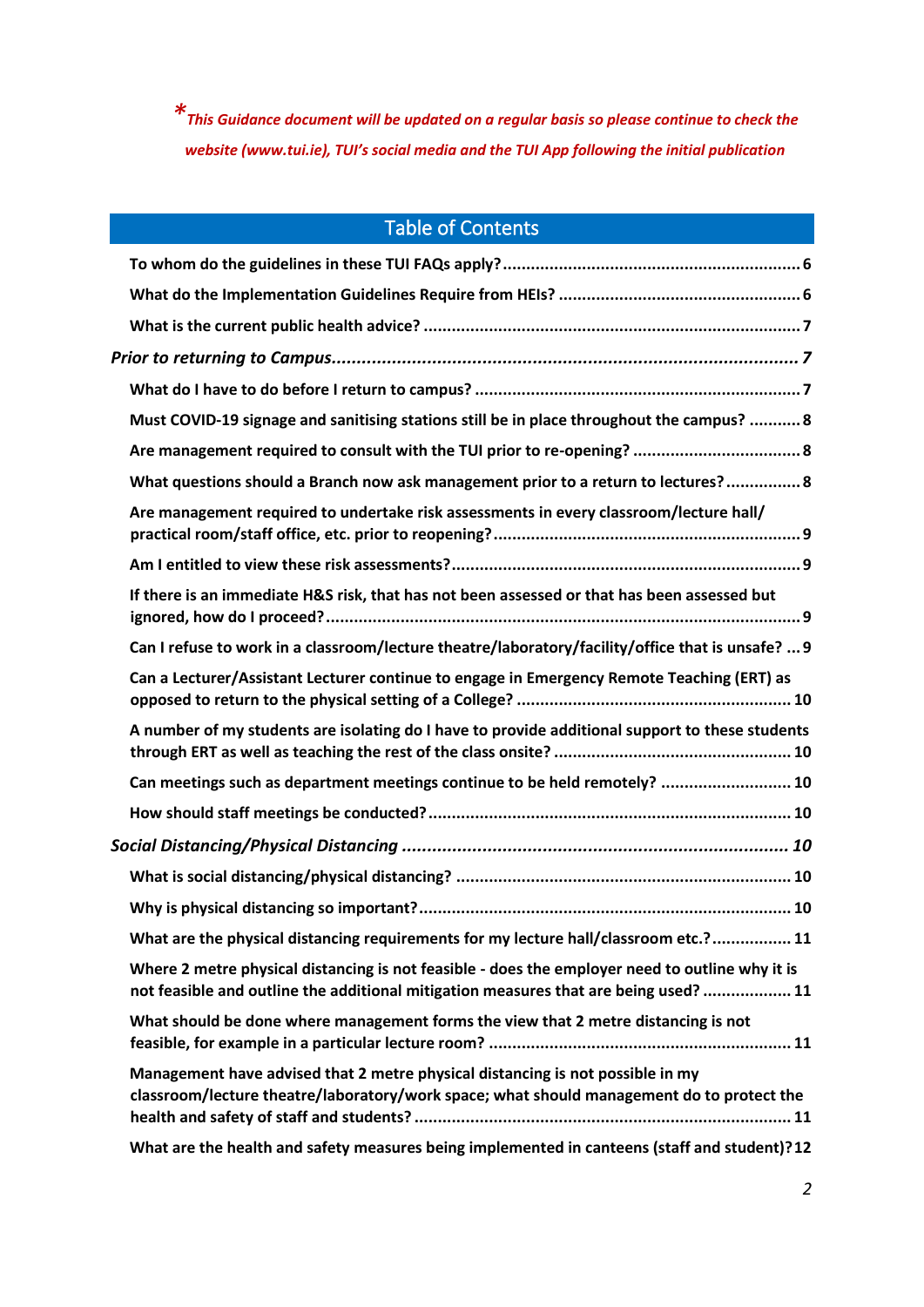| What practical measures should be used to ensure good ventilation?  12                           |
|--------------------------------------------------------------------------------------------------|
|                                                                                                  |
|                                                                                                  |
|                                                                                                  |
| What level of CO <sub>2</sub> indicates that a room is not adequately ventilated?  14            |
|                                                                                                  |
|                                                                                                  |
|                                                                                                  |
|                                                                                                  |
|                                                                                                  |
|                                                                                                  |
| Do lecturers and students have to continue to wear masks this year?  15                          |
| How will lecturers be notified if a student has a medical exemption and isn't required to wear a |
|                                                                                                  |
| I have a breathing difficulty and cannot wear a mask. What happens?  15                          |
|                                                                                                  |
| Are there any exceptions to (exemptions from) the general rule (that masks must be worn)? 16     |
|                                                                                                  |
|                                                                                                  |
|                                                                                                  |
| The Delta Variant is largely airborne. Will an adequate supply of masks be made available by my  |
| My college has installed a perspex screen at my desk. Do I still have to wear a mask? 17         |
| My college has installed a perspex screen at my desk. Is it ok if I just wear a visor? 17        |
| Am I required to wear a mask in other areas of the college outside of my classroom, for          |
|                                                                                                  |
| Will students (including those in laboratories/practical rooms) be required to wear masks?  18   |
|                                                                                                  |
| What happens if a student, other than in one of the four categories set out above and or those   |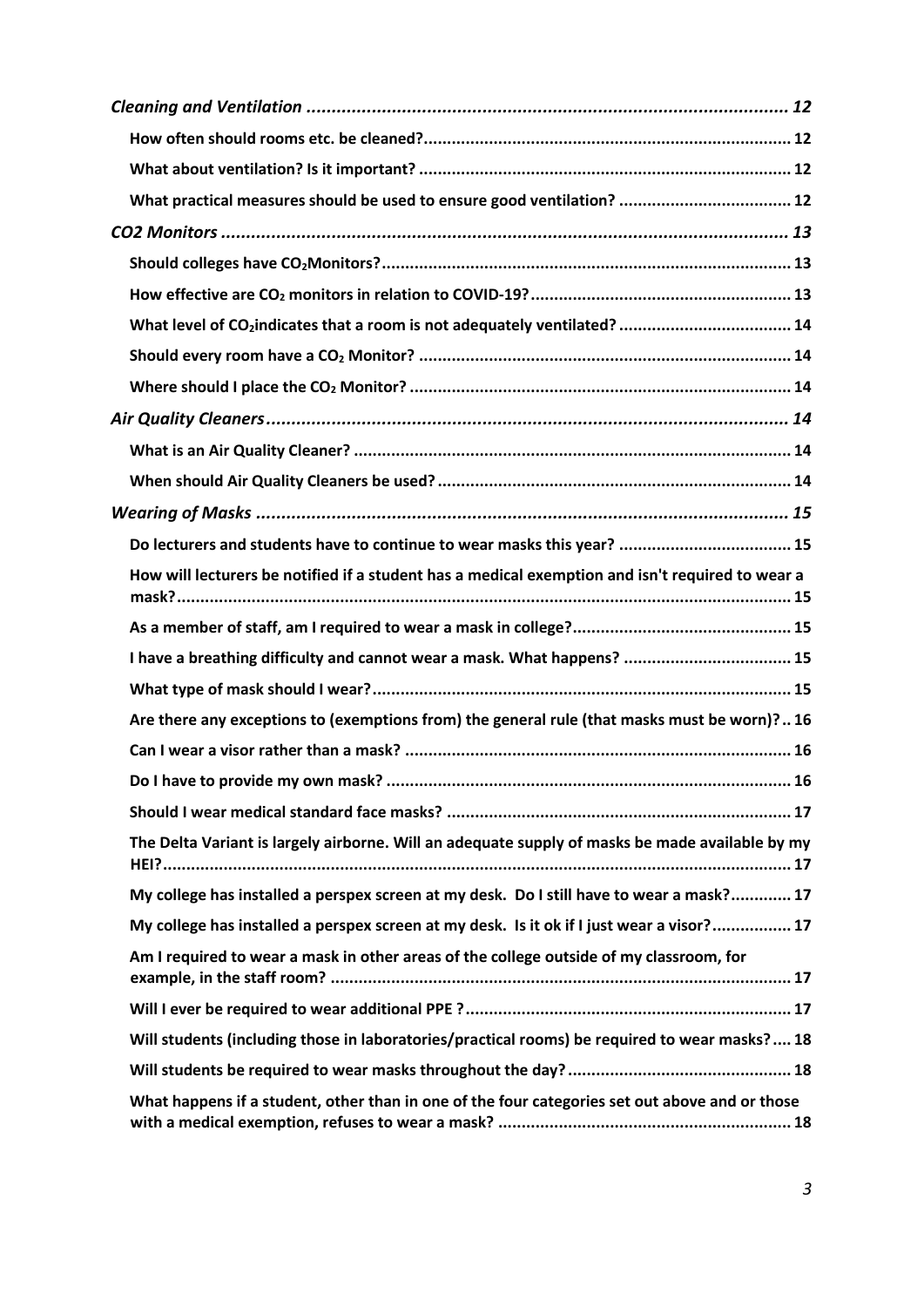| Would reliance on physical distancing allow a workplace to abandon compulsory mask wearing                                                                                                     |  |  |
|------------------------------------------------------------------------------------------------------------------------------------------------------------------------------------------------|--|--|
| Does the roll-out of the vaccination programme allow a college to abandon compulsory mask                                                                                                      |  |  |
|                                                                                                                                                                                                |  |  |
| How often should members of staff and students wash their hands/use hand sanitiser in work?                                                                                                    |  |  |
|                                                                                                                                                                                                |  |  |
| Is it appropriate for my workplace to take the temperature of staff and students and refuse                                                                                                    |  |  |
|                                                                                                                                                                                                |  |  |
|                                                                                                                                                                                                |  |  |
|                                                                                                                                                                                                |  |  |
| What about PCR test centres? What if there is not a centre near my HEI? 20                                                                                                                     |  |  |
|                                                                                                                                                                                                |  |  |
| I have a pre-existing illness and do not feel safe returning to on-site work. What do I do?  20                                                                                                |  |  |
| I have a condition/illness that puts me in the Very High Risk Category. What happens? 20                                                                                                       |  |  |
|                                                                                                                                                                                                |  |  |
| I have been advised by OHS to work from home. What can my management ask me to do?  21                                                                                                         |  |  |
|                                                                                                                                                                                                |  |  |
| Can I apply for Parental Leave or Carer's Leave if I have caring or childcare responsibilities or am<br>living with a person/s with a high risk or very high risk of contracting COVID 19?  21 |  |  |
|                                                                                                                                                                                                |  |  |
| I am pregnant. Should my employer carry out a specific risk assessment owing to my                                                                                                             |  |  |
| I am pregnant. What are my general health and safety rights while at work? 22                                                                                                                  |  |  |
|                                                                                                                                                                                                |  |  |
| What specific measures should the HEI take in responding to the COVID-19 threat?  23                                                                                                           |  |  |
| If I am identified as a close contact and have not heard from contact tracing should I go for a                                                                                                |  |  |
| If I am advised that I am a close contact and do not need to go for a test as I am asymptomatic                                                                                                |  |  |
| If this result is positive and I am asymptomatic should I notify my employer and stay at home?                                                                                                 |  |  |
| What contact tracing systems should be in place on campus and whose responsibility are these?                                                                                                  |  |  |
|                                                                                                                                                                                                |  |  |
| 4                                                                                                                                                                                              |  |  |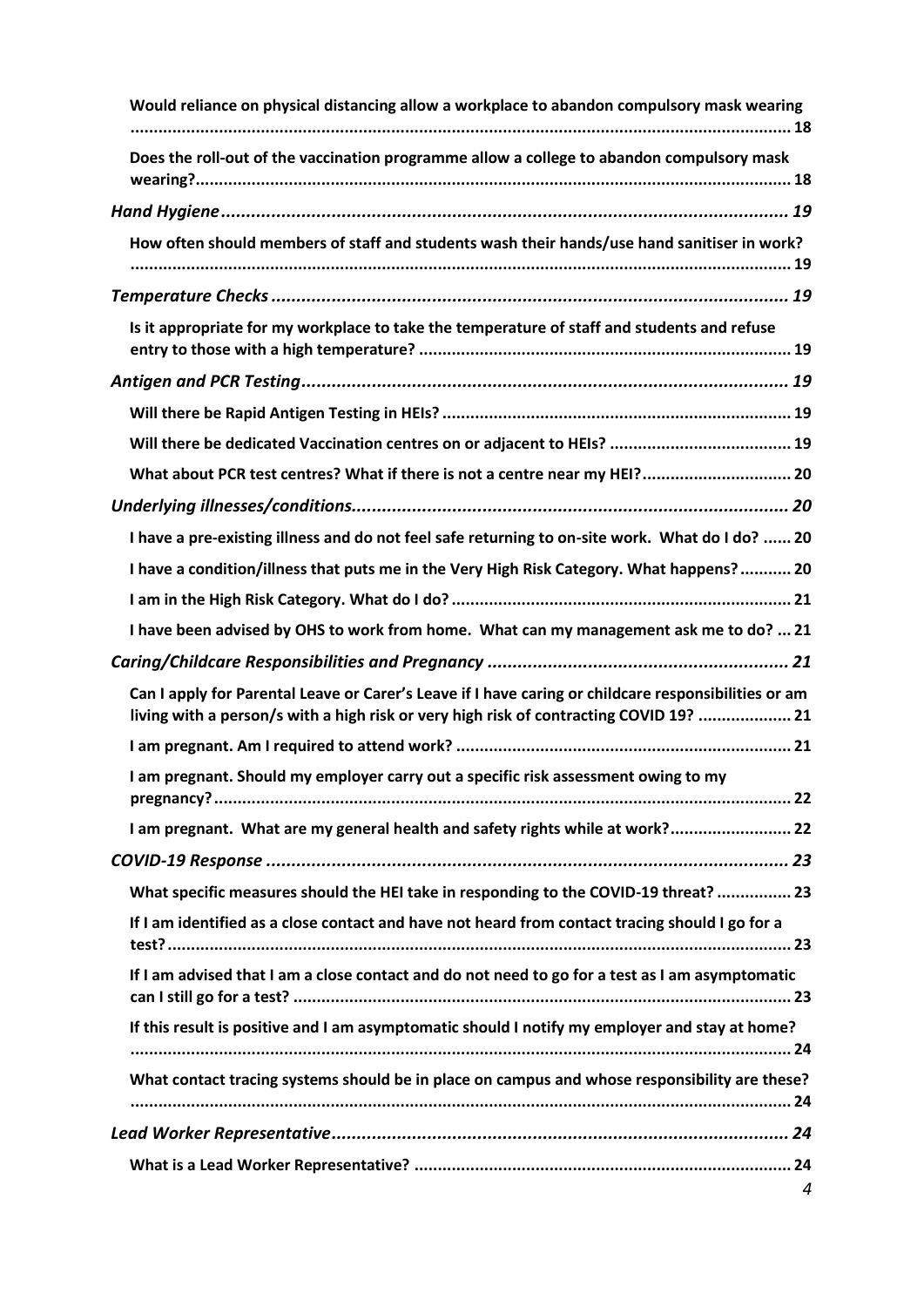| Is a Lead Worker Representative the same as the Safety Representative?  24                   |  |  |
|----------------------------------------------------------------------------------------------|--|--|
| How many Lead Worker Representatives (LWRs) should my workplace have? 24                     |  |  |
|                                                                                              |  |  |
|                                                                                              |  |  |
| I have been selected by staff to be the Lead Worker Representative. What exactly do I do? 24 |  |  |
|                                                                                              |  |  |
|                                                                                              |  |  |
|                                                                                              |  |  |
|                                                                                              |  |  |
|                                                                                              |  |  |
| What procedure should be followed if an employee or student falls ill with COVID-19 symptoms |  |  |
| What happens if a student presents with COVID-19 symptoms during the day? 26                 |  |  |
|                                                                                              |  |  |
| I have been diagnosed with COVID-19. Must I advise my Employer/HEI?  26                      |  |  |
| If I have been diagnosed with COVID-19. Will it affect my normal sick leave?  26             |  |  |
|                                                                                              |  |  |
|                                                                                              |  |  |
|                                                                                              |  |  |
|                                                                                              |  |  |
| Am I required to tell my employer/HEI if I have been advised to self isolate?  27            |  |  |
|                                                                                              |  |  |
|                                                                                              |  |  |
|                                                                                              |  |  |
|                                                                                              |  |  |
|                                                                                              |  |  |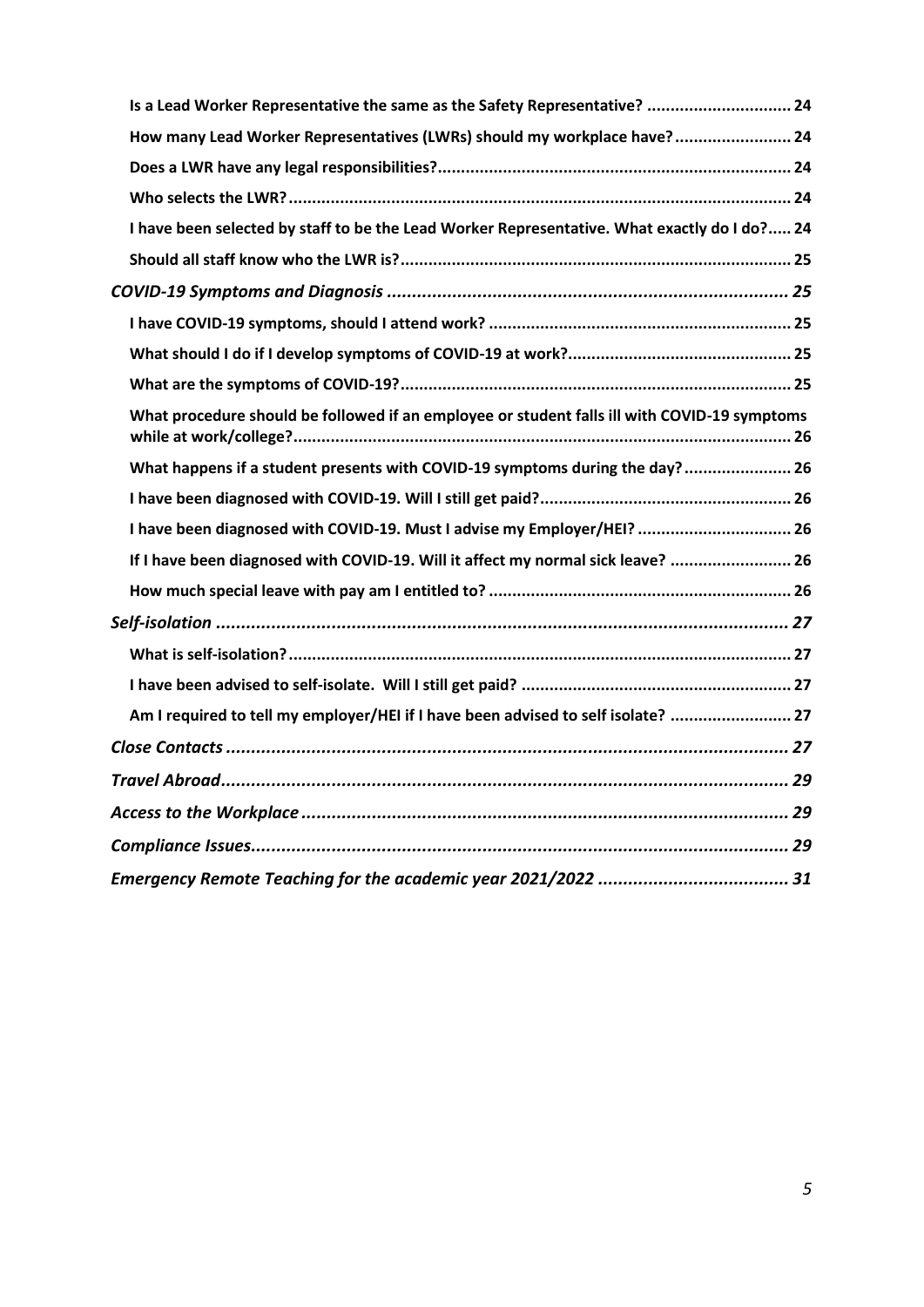#### <span id="page-5-0"></span>*To whom do the guidelines in these TUI FAQs apply?*

*These guidelines apply to all TUI members, irrespective of grade, working in third level institutions i.e. members in Institutes of Technology, Technological Universities and St. Angela's College, Sligo.*

*\*Given the range of grades at third level, the document references to "member", "TUI member", "staff member" etc. include all grades unless otherwise specified as excluded - e.g. Lecturer, Assistant Lecturer, Researcher etc. Equally, references to "line manager" include Head of Department/School/Faculty/Vice-President etc, as appropriate. Given the range of Third Level Institutions in which TUI members work, the words "HEI" and "workplace" comprehend Third Level institutions in which the TUI organises.*

### <span id="page-5-1"></span>*What do the Implementation Guidelines Require from HEIs?*

*The HEI should have an ongoing communication plan to raise awareness amongst all members of its community about how COVID-19 spreads and how spread can be prevented on-campus and off-campus.* 

- *1. The HEI should consider if there is a requirement to communicate with the wider community regarding potential fears regarding the student body contributing to spread of COVID-19 in the wider community.*
- *2. Any communication campaign should emphasise the need to avoid exposing those at most risk of serious disease in the HEI community and wider community to*

*COVID-19. Students or staff who are concerned that they may have symptoms should be particularly careful to avoid contact with older people or people who they know to have medical conditions that put them at particular risk of severe disease.* 

- *3. Any communication campaign should provide information for members of the HEI community regarding where they should go to self-isolate if they develop symptoms of COVID-19 on-campus, in residences or elsewhere.*
- *4. Any communication campaign should provide information for members of the HEI community regarding who to contact if they develop symptoms of COVID-19.*
- *5. The HEI should encourage all members of its community to register with a GP (student health unit or other GP) to whom they have access if they require medical attention for COVID-19.*
- *6. The HEI should have a protocol in place to enable safe access to indoor space. Where practical a one-way system and or marked lanes should be used to separate flow of people into, out of and within the building and a plan for access and egress from classrooms/lecture halls/ etc*
- *7. The HEI should control access to student accommodation. Students should not visit buildings other than the one where they live and should not invite guests to the residences. Students who are not residents in HEI accommodation should not access the buildings.*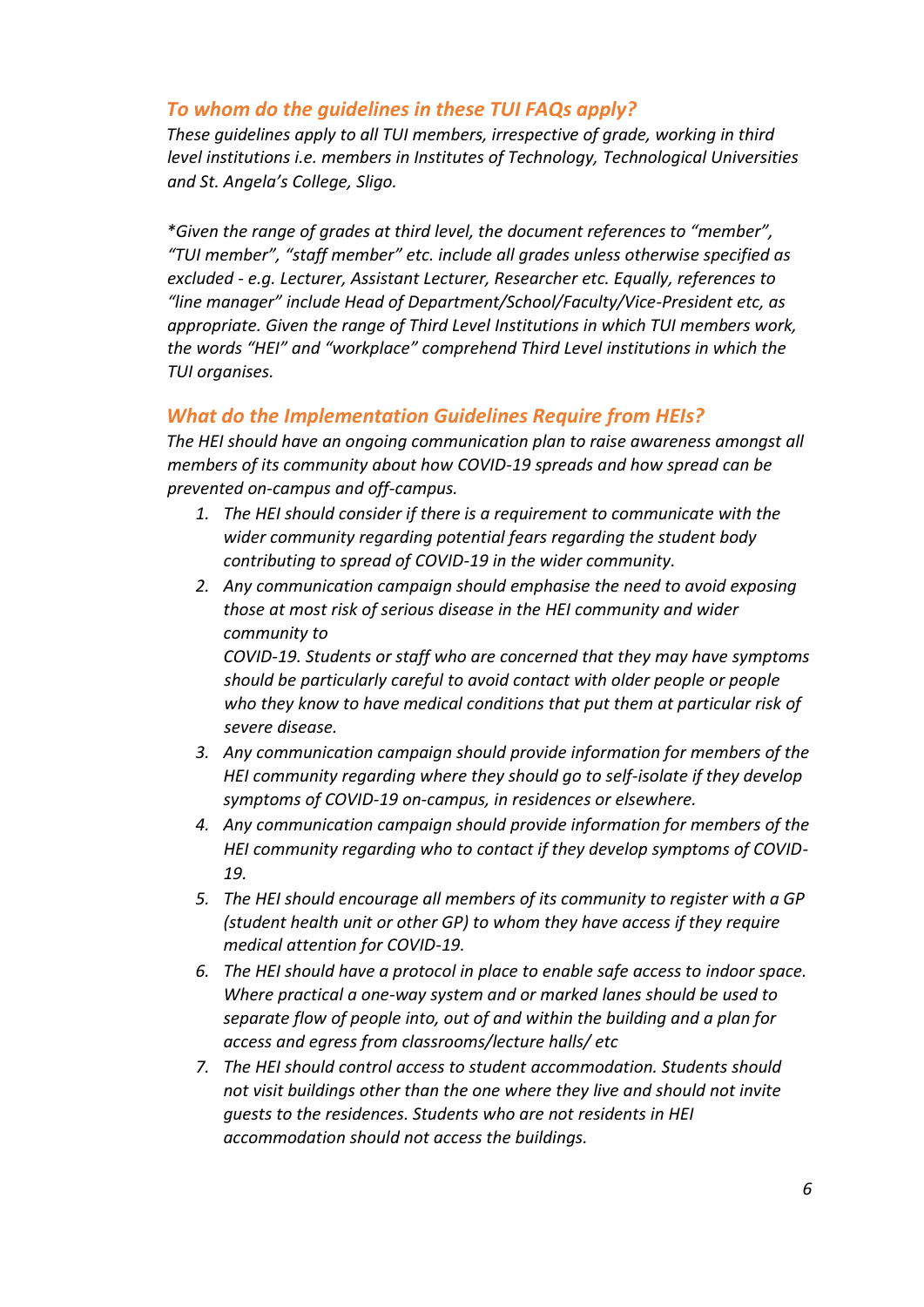- *8. HEIs should clearly communicate with all staff and students that they should not attend campus if they have any COVID-19 symptoms. Such communication should be re-affirmed on an ongoing basis. The HEI should encourage all members of the HEI community to download the COVID-19 Tracker App and to use the symptom checker on the App on a daily basis. Advice on using the COVID-19 Tracker App will be included in email communication to students, on the HEI's website and on noticeboards across the campus.*
- *9. Monitoring of temperatures on access to campus facilities is not required.*
- *10. Members of the HEI community who travel to Ireland from other jurisdictions should follow Government advice on restricted movement on arrival in Ireland and may require support to do this if they are new to the area and are alone.*
- *11. HEIs should encourage staff and students to avail of the vaccination programme in order to acquire significant vaccine protection. HEIs should make available all information in this regard.*

#### <span id="page-6-0"></span>*What is the current public health advice?*

*"Further and higher education and research is essential on-site and, as such, there will be instances and contexts in which adherence to the recommended physical distancing is not feasible. Current general public health advice contains a package of precautionary measures and physical distancing is one of these measures. There is no strict baseline with regard to physical distancing and the package of measures to be implemented is dependent on risk assessment informed by local engagement. It is key that where physical distancing is not feasible there are appropriate precautionary measures in place, particularly as they relate to ventilation, entry and egress to minimise congregation, hand sanitising and the wearing of face coverings and that institutions have the autonomy and flexibility to risk assess and adapt these in respect of their specific settings."* 

# *Prior to returning to Campus*

#### <span id="page-6-2"></span><span id="page-6-1"></span>*What do I have to do before I return to campus?*

*You must complete a Return to Work (RTW) Form which will be available from your employer. This completed form must be submitted before you return to college.* 

*Members must also confirm that their status has not changed following other periods of closure or leave, e.g. sick leave.*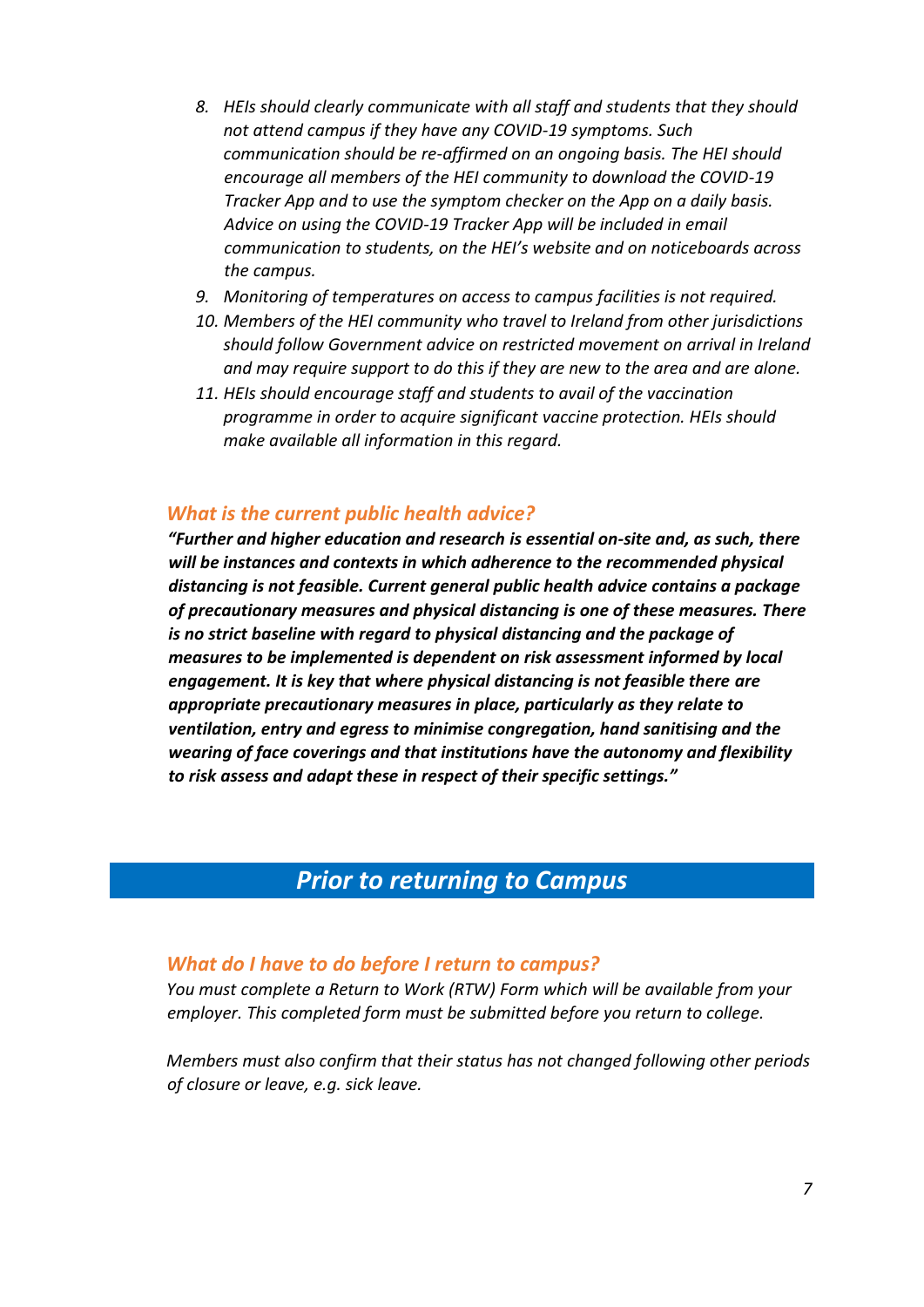# <span id="page-7-0"></span>*Must COVID-19 signage and sanitising stations still be in place throughout the campus?*

*Yes.* 

<span id="page-7-1"></span>*Are management required to consult with the TUI prior to re-opening? Yes.* 

# <span id="page-7-2"></span>*What questions should a Branch now ask management prior to a return to lectures?*

- *Who are the Lead Worker Representatives (LWR)?*
- *Should additional Lead Worker Representatives be selected from academic staff?*
- *What time remission will be afforded to LWRs?*
- *Has a risk assessment been carried out for each working and communal space, e.g. teaching space, academic staff offices, canteen?*
- *Will you please supply a copy of the risk assessments in understandable format for each space?*
- *Does each space have adequate ventilation?*
- *How will adequate ventilation be monitored?*
- *Will CO<sup>2</sup> monitors be available?*
- *Will physical distancing of 2m apply in teaching spaces and/or communal areas?*
- *If 2m distancing is not feasible what mitigating measures will apply?*
- *What arrangements will apply for immuno-compromised staff?*
- *What arrangement will apply for Staff in the early stages of pregnancy?*
- *What arrangements will apply for other High Risk (HR) staff?*
- *What arrangements will apply for Very High- Risk staff (VHR)?*
- *Other than the categories of staff listed above, what other staff will be returning on-site?*
- *What arrangements are in place for entry and egress and minimisation of congregation?*
- *Will you please clarify the arrangements for emergency remote teaching?*
- *How will the requirement for mask wearing be enforced?*
- *How will medical exemptions for students who will not be wearing masks be communicated to our members?*
- *Will microphones be available if staff request them owing to the necessity to wear masks?*
- *Will members and students have access to cleaning products to clean their desks/areas after use?*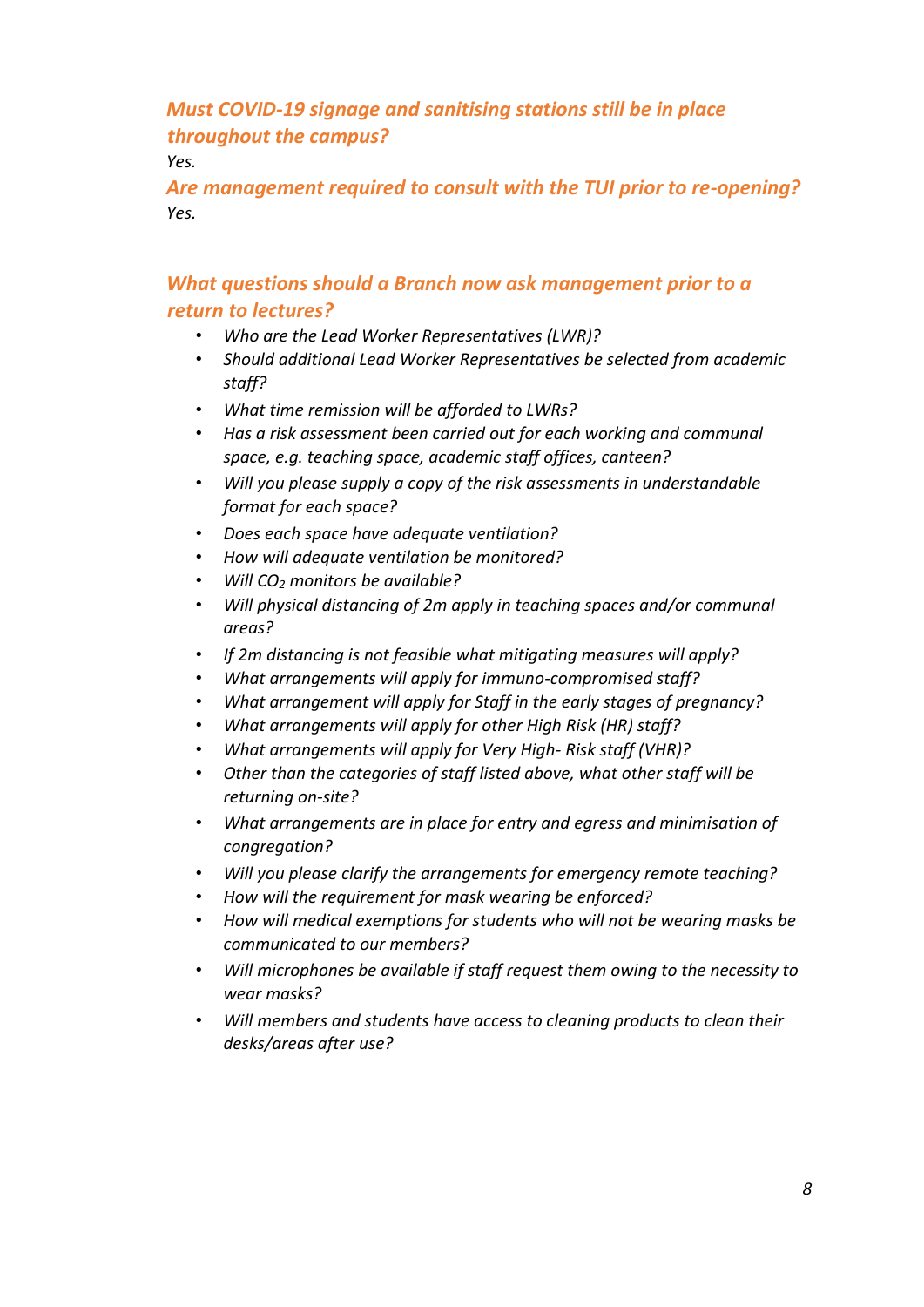# <span id="page-8-0"></span>*Are management required to undertake risk assessments in every classroom/lecture hall/ practical room/staff office, etc. prior to reopening?*

*Yes. An employer is required under the Safety, Health and Welfare at Work Act, 2005 to ensure the safety and welfare of staff at work. It is the duty of the employer to carry out a risk assessment to meet these obligations, including workplace pregnancy risk assessments. For specific questions on health and safety and for updated legislation, please refer to the Health and Safety Authority (HSA): https://www.hsa.ie.* 

#### <span id="page-8-1"></span>*Am I entitled to view these risk assessments?*

*Yes. Under the Safety, Health and Welfare at Work act, you are entitled to this information.* 

*<http://www.irishstatutebook.ie/eli/2005/act/10/enacted/en/print#sec19>*

### <span id="page-8-2"></span>*If there is an immediate H&S risk, that has not been assessed or that has been assessed but ignored, how do I proceed?*

*If the room/work space to which a member is assigned is unsafe (in terms of the relevant sections of the Health and Safety legislation) and therefore poses an immediate threat to or places at unacceptable risk the health and safety of the member, the member should* 

- *immediately and formally apprise HEI management and the LWR of her/his concerns.*
- *advise management that s/he will not be using the room/work space until it is made safe and that, in the interim, s/he is available to continue with her/his work in a suitable and safe work space.*
- *without delay, inform the TUI Branch accordingly.*

### <span id="page-8-3"></span>*Can I refuse to work in a classroom/lecture theatre/laboratory/facility/office that is unsafe?*

*Yes. If the space is unsafe – for example an internal space without windows to the outside or mechanical ventilation of an adequate standard – immediately advise both the Lead Worker Representative and the TUI Branch Officers that the HEI is in breach of the requirements of the Health and Safety Legislation (sections 8/9). The LWR and Branch should separately so advise HEI management. Management should be advised that you are available for work in a suitable safe space but that neither you nor other members will work in the identified unsafe space. In identifying a space as unsafe in this context, the risk assessment process and the relevant Health and Safety legislation must be invoked.*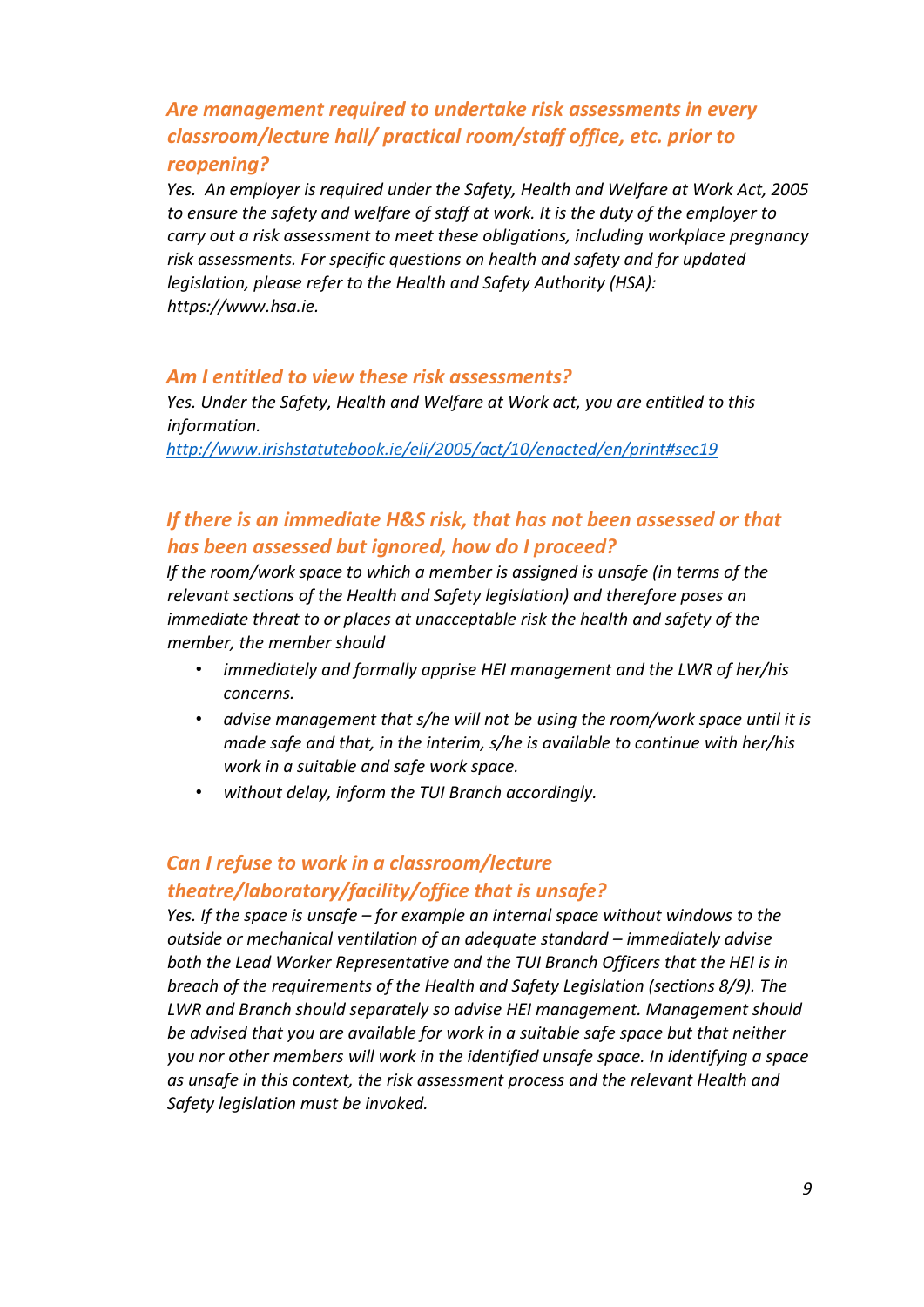# <span id="page-9-0"></span>*Can a Lecturer/Assistant Lecturer continue to engage in Emergency Remote Teaching (ERT) as opposed to return to the physical setting of a College?*

*ERT may be used for example:* 

- *where classrooms can't be used (e.g., lack of appropriate ventilation because there are no windows*
- *if there is a partial or full closure of a college, building or department in the case of delivery by a Very High Risk(VHR) lecturer or a VHR student.*

# <span id="page-9-1"></span>*A number of my students are isolating do I have to provide additional support to these students through ERT as well as teaching the rest of the class onsite?*

*You are not required to teach both groups simultaneously.* 

# <span id="page-9-2"></span>*Can meetings such as department meetings continue to be held remotely?*

*Yes* 

#### <span id="page-9-3"></span>*How should staff meetings be conducted?*

*When organising staff meetings, management should make every possible effort to hold them remotely. It may be possible to hold meetings safely in small groups while maintaining a 2 metre distance. Large gatherings in one physical space are to be avoided.* 

*Consideration should be given to formation of staff pods or teams who work together and who can take breaks together.* 

# *Social Distancing/Physical Distancing*

#### <span id="page-9-5"></span><span id="page-9-4"></span>*What is social distancing/physical distancing?*

*Social/physical distancing involves minimising contact and maintaining distance between potentially infected individuals and healthy individuals. Members should maintain 2 metre distance between themselves and others, avoid all physical contact (for example, shaking hands) and also avoid sharing personal items such as pens, cups, etc.* 

#### <span id="page-9-6"></span>*Why is physical distancing so important?*

*It is important because it is an effective protection against transmission of the virus. In the context of the busy, crowded setting of a work space, it is a fundamental responsibility of management to provide and maintain, where feasible, this protection for staff and students.*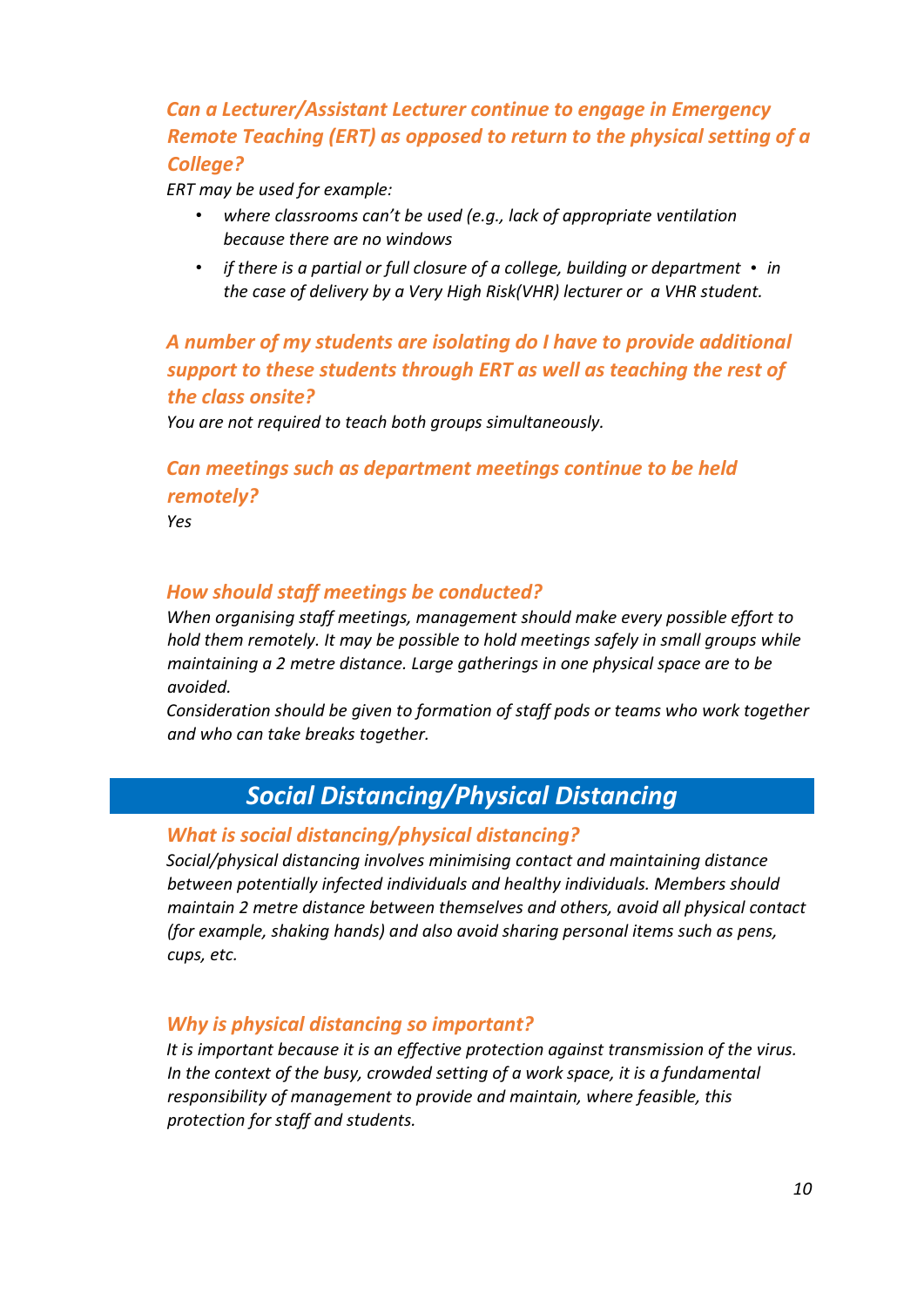# <span id="page-10-0"></span>*What are the physical distancing requirements for my lecture hall/classroom etc.?*

*Teaching and other spaces should be laid out and managed in order to safeguard the health of both staff and students. A physical distance of 2 metre should be maintained, where possible. However, there are situations where tuition can only be realistically delivered with less than 2 metre distancing.* 

# <span id="page-10-1"></span>*Where 2 metre physical distancing is not feasible - does the employer need to outline why it is not feasible and outline the additional mitigation measures that are being used?*

*Yes. This is dependent on risk assessment informed by local engagement. The Employer must give the reason/s and must outline the other mitigation factors available and in operation and how they mitigate the spread of infection by COVID.*

### <span id="page-10-2"></span>*What should be done where management forms the view that 2 metre distancing is not feasible, for example in a particular lecture room? The following steps should be implemented in sequence:*

- *There should be local engagement with staff and staff trade unions*
- *Management should already have conducted a risk assessment to establish how best to mitigate the reduction from 2 metres (i.e. other measures including but not limited to those set out above - ventilation, quality of masks required, etc.) and the TUI Branch (and members) must insist that this risk assessment is made available and explained in layman's terms*
- *If the local TUI Branch cannot resolve issues locally with management, then the matter should be referred to the TUI Head Office Official with responsibility for your branch who will forward it to the POSITS Group at national level for discussion/resolution.*

# <span id="page-10-3"></span>*Management have advised that 2 metre physical distancing is not possible in my classroom/lecture theatre/laboratory/work space; what should management do to protect the health and safety of staff and students?*

*Management should:* 

- *Utilise and reconfigure all available space in the college in order to maximise physical distancing*
- *Review timetables*
- *Reconfigure classes*
- *Access available spaces within the local community*

*Management must also ensure that all other risk mitigation measures are fully utilised, e.g. ventilation and the requirement to wear a mask.*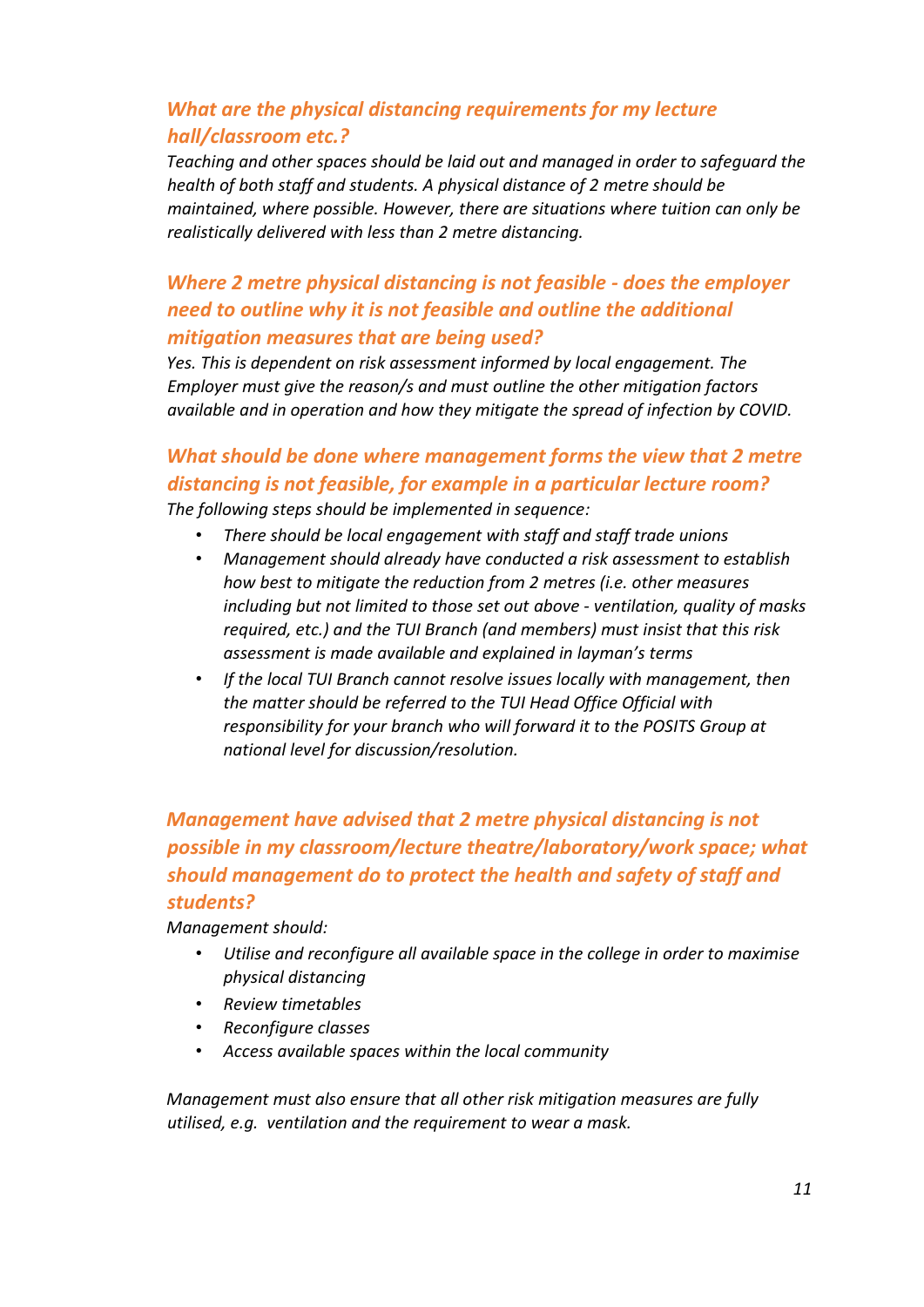# <span id="page-11-0"></span>*What are the health and safety measures being implemented in canteens (staff and student)?*

*The guidance already available in relation to canteens/restaurants will generally apply in the tertiary education context but which may require some adaption for the tertiary education campus setting. We are awaiting further clarification.* 

# *Cleaning and Ventilation*

#### <span id="page-11-2"></span><span id="page-11-1"></span>*How often should rooms etc. be cleaned?*

*Each workplace setting should be cleaned at least once per day by workplace cleaning staff. Additional cleaning should be focused on frequently touched surfaces – door handles, handrails, chairs/arm rests, communal eating areas, sink and toilet facilities.* 

*Staff members and students are also responsible for wiping down their own individual work areas during the day.* 

- *Students who move between classes/lectures should be given cleaning products to allow them to wipe down their own desk, chair and surface area before they leave the room.*
- *All members will have access to cleaning products and will also be required to clean and disinfect their work area each day/before they leave the room.*

#### <span id="page-11-3"></span>*What about ventilation? Is it important?*

*Yes, good ventilation is important in preventing spread of the virus. Lecture Halls, classrooms and other workplaces must be well ventilated. For example, the opening of all windows and doors is recommended. Frequent complete air change should take place as required.*

#### <span id="page-11-4"></span>*What practical measures should be used to ensure good ventilation?*

- *Open windows to introduce fresh air. If possible, windows should remain open during tuition hours.*
- *Partially opening a number of windows rather than fully opening one can help minimise discomfort. In colder weather, to minimise the chilling effect, windows nearest and above the radiator should be opened.*
- *Rooms should not be stuffy or have condensation on the window glass.*
- *Workplaces should ensure that all permanent ventilation openings in rooms are fully open and not blocked by wall hangings etc. These normally are either a circular or rectangle ventilation grill on the external wall or linear slot type ventilators built into the window frames. All of these should be opened all the*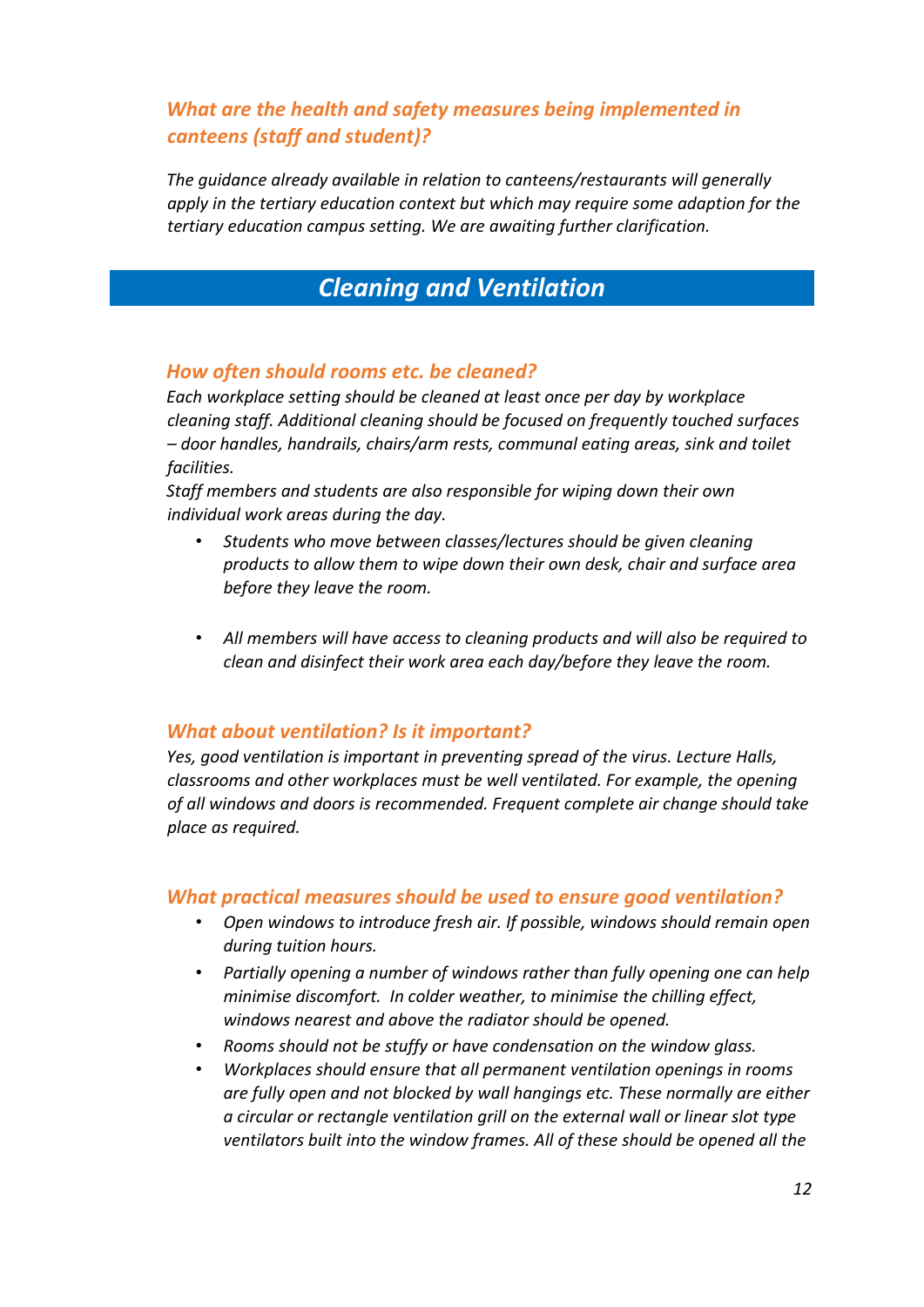*time. If they have been taped and sealed for decorating purposes then the tape/sealing must be removed.* 

- *All mechanical ventilation systems and any air conditioning systems should be set to 100% fresh air. Any air conditioning units that cannot operate on 100% fresh air should be left off. Management needs to check with unit suppliers if in doubt.*
- *Rooms with no windows and no mechanical ventilation or inadequate ventilation to the outside should not be used for activities. If management seeks to insist that such rooms/spaces be used, you should invoke the relevant Health and Safety legislation and follow the procedure set out above in that regard. You are not obliged to work in a room/space that is unsafe. Of course, you remain available for work once management meets its obligations to provide you with a safe room/space.*
- *The risk assessment of each room/space should make clear how it is to be safely and adequately ventilated.*

# *CO2 Monitors*

#### <span id="page-12-1"></span><span id="page-12-0"></span>*Should colleges have CO2Monitors?*

*As an additional mitigation measure, portable CO<sup>2</sup> monitors can be used. The TUI was the first group to call for the provision of these monitors, arguing that they would help members to know when enhanced ventilation is required, both to improve air quality in rooms but also to ensure that sufficient air changes are taking place to reduce the risk of spreading COVID-19. It is important to note that the monitors do not regulate air quality. They simply measure the CO<sup>2</sup> level, thereby giving an indication of air quality. They are a guide as to when it is appropriate to open windows and initiate air change. Monitors deployed must provide a digital display of the CO2levels. Monitors that rely on colour-coding do not meet the digital standards.* 

#### <span id="page-12-2"></span>*How effective are CO<sup>2</sup> monitors in relation to COVID-19?*

*The use of CO2 monitors can provide a useful general indication that areas/rooms may not be adequately ventilated and can enable occupants to become familiar with the impact that activities, outdoor weather and window openings have on levels of good ventilation within a room.* 

*In the context of COVID-19 transmission, CO2 measurements are not a reliable proxy of risk to airborne exposure to the virus. Nevertheless, CO2 measurements can be used to identify poorly ventilated multi-occupancy spaces. However, CO<sup>2</sup> measurements are a less reliable measure of ventilation performance in single or low occupancy spaces (such as offices) or in very large spaces (such as corridors).* 

*It is important, however, that air exchanges also occur in corridors and offices.*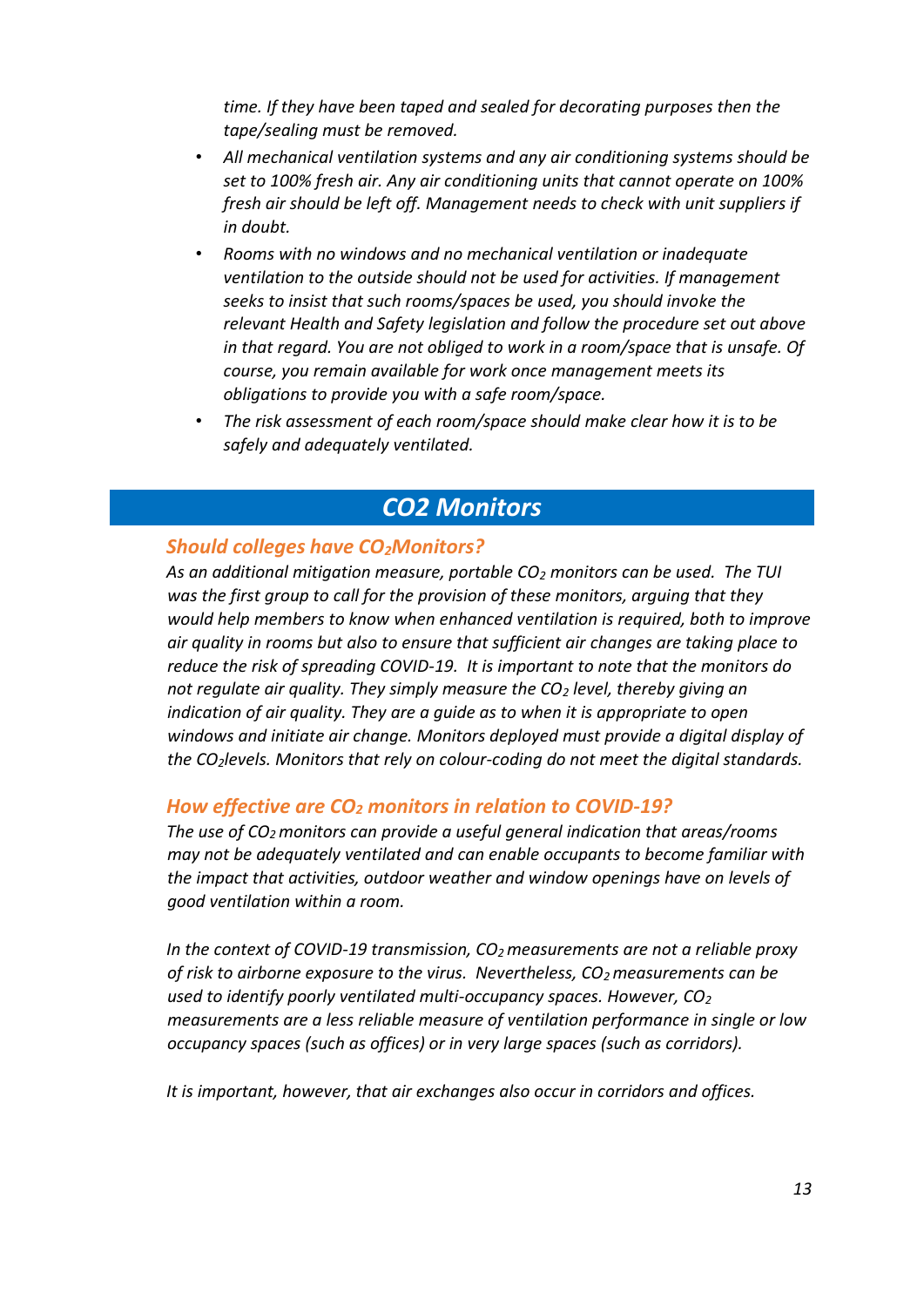#### <span id="page-13-0"></span>*What level of CO2indicates that a room is not adequately ventilated?*

*A CO2 level of more than 800 parts per million is an indication that the ventilation in a room needs to be improved, e.g. by opening more windows. A CO2 level of more than 1500 parts per million indicates that there is a significant ventilation problem and, in the context of COVID-19, that the room should be vacated until the matter is addressed.* 

#### <span id="page-13-1"></span>*Should every room have a CO<sup>2</sup> Monitor?*

*In order to make best use of the portable monitors, their use should be focussed to those rooms where most beneficial (i.e. not placed in an idle room or in a large wellventilated area with few students) and they should be used across rooms as necessary.* 

*It is not recommended that CO2 measurements be used as an indicator of room/building ventilation when there are CO2 sources present other than people, such as cooking and bunsen burners.* 

#### <span id="page-13-2"></span>*Where should I place the CO<sup>2</sup> Monitor?*

*The monitor should be placed at least 0.5 metres away from people and should not be placed near windows or ventilation grilles.* 

# *Air Quality Cleaners*

#### <span id="page-13-4"></span><span id="page-13-3"></span>*What is an Air Quality Cleaner?*

*Air Quality cleaners are self-contained units that must be plugged into an electrical power socket in the room they serve. They typically comprise a filter or multiple filters and a fan that sucks room air into the filter system and discharges purified air back into the room. As air moves through the filter, pollutants and particles are captured.* 

#### <span id="page-13-5"></span>*When should Air Quality Cleaners be used?*

*Where the practical measures for the deployment of good ventilation practices have been undertaken and poor ventilation continues to exist in a particular room/area, air cleaners may be considered as an additional measure in conjunction with other methods of ventilation that are available.* 

*They should not be used to replace ventilation but should be used in conjunction with and to support other methods of ventilation that are available.*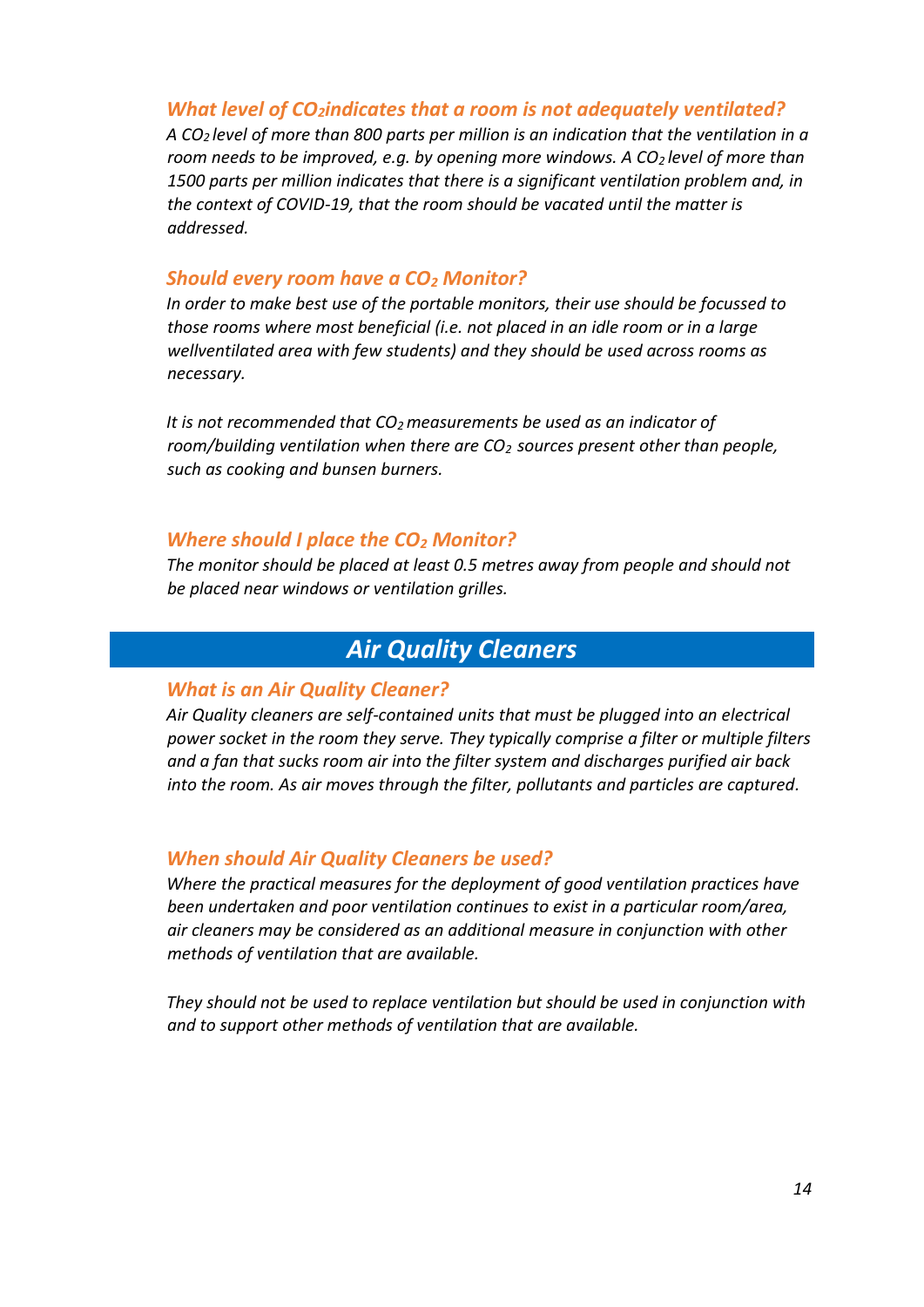# *Wearing of Masks*

#### <span id="page-14-1"></span><span id="page-14-0"></span>*Do lecturers and students have to continue to wear masks this year?*

*Yes. Wearing a mask is very important because, combined with ventilation and physical distancing, it is an effective protection against transmission of the virus. In the context of the busy, crowded setting of a college, it is a fundamental responsibility of the employer to maintain this protection for staff and students by insisting that staff, students and visitors to the college wear appropriate masks i.e. masks that cover the nose and chin.*

### <span id="page-14-2"></span>*How will lecturers be notified if a student has a medical exemption and isn't required to wear a mask?*

*Internal notification systems should be agreed and used. Only staff who need to know should be informed. They should also be told of any other mitigation that might apply e.g. separate seating at a 2 m distance.*

#### <span id="page-14-3"></span>*As a member of staff, am I required to wear a mask in college?*

*Yes. As a member of staff/lecturer you must wear a mask unless you have breathing difficulties –verified by way of a medical certificate that you must provide to your employer.* 

*Many HEIs require that masks are worn at all times on campus except when eating and when there is a medical exemption.* 

#### <span id="page-14-4"></span>*I have a breathing difficulty and cannot wear a mask. What happens?*

*If you are medically advised not to wear a mask and have provided a medical certificate to this effect to your employer, you should wear a clear visor and remain 2 metres from others at all times.*

#### <span id="page-14-5"></span>*What type of mask should I wear?*

*The general rule is that cloth masks must be worn. This is in line with the advice of the public health authorities and has been established as a requirement by the Minister for Further and Higher Education, Research, Innovation and Science/Government.* 

- *Masks must not contain any slogans/logos/images that may cause upset or be deemed offensive to any member.*
- *Cloth masks should be washed, in a hot wash (i.e. over 60 degrees) with detergent after every day of use and/or before being used again, or if visibly soiled.*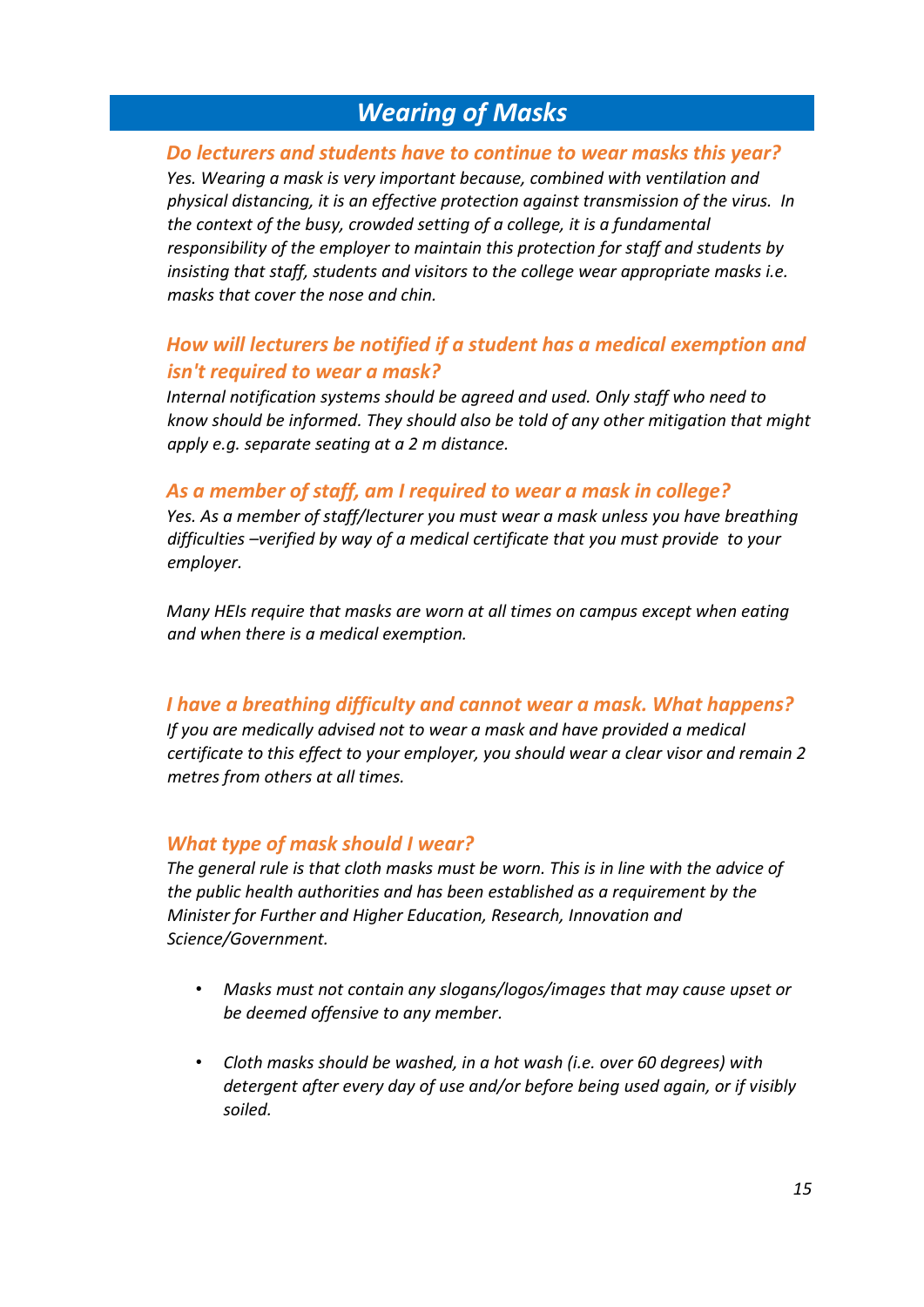• *Masks should not be worn if they are wet. A wet cloth mask is ineffective and may make it difficult to breathe.* 

*The HPSC has published the following guidance in relation to the wearing of face masks:* 

*[https://www.hpsc.ie/az/respiratory/coronavirus/novelcoronavirus/guidance/infectio](https://www.hpsc.ie/a-z/respiratory/coronavirus/novelcoronavirus/guidance/infectionpreventionandcontrolguidance/ppe/useoffacemasksbythegeneralpublic/Guidance%20on%20use%20of%20face%20masks%20by%20general%20public.pdf) [npreventionandcontrol](https://www.hpsc.ie/a-z/respiratory/coronavirus/novelcoronavirus/guidance/infectionpreventionandcontrolguidance/ppe/useoffacemasksbythegeneralpublic/Guidance%20on%20use%20of%20face%20masks%20by%20general%20public.pdf)* 

*[guidance/ppe/useoffacemasksbythegeneralpublic/Guidance%20on%20use%20of%20](https://www.hpsc.ie/a-z/respiratory/coronavirus/novelcoronavirus/guidance/infectionpreventionandcontrolguidance/ppe/useoffacemasksbythegeneralpublic/Guidance%20on%20use%20of%20face%20masks%20by%20general%20public.pdf)  [face%20masks%20by%20general%20public.pdf](https://www.hpsc.ie/a-z/respiratory/coronavirus/novelcoronavirus/guidance/infectionpreventionandcontrolguidance/ppe/useoffacemasksbythegeneralpublic/Guidance%20on%20use%20of%20face%20masks%20by%20general%20public.pdf)*

# <span id="page-15-0"></span>*Are there any exceptions to (exemptions from) the general rule (that masks must be worn)?*

*There are specified exceptions to/exemptions from this general rule. The public health authorities have stated that masks should not be worn by anybody in the following categories:*

- *Any person with difficulty breathing*
- *Any person who is unconscious or incapacitated*
- *Any person who is unable to remove the mask without assistance*
- *Any person who has special needs and who may feel upset or very uncomfortable wearing the mask; for example, persons with intellectual or developmental disabilities, mental health conditions, sensory concerns or tactile sensitivity.*

*A medical certificate to certify that a person falls into a category listed above must be provided to the employer by, or on behalf of, any person (staff or student) who claims that s/he is covered by one or more of the listed exceptions/exemptions.* 

#### <span id="page-15-1"></span>*Can I wear a visor rather than a mask?*

*No, save in certain limited situations, where the use of clear visors should be considered; for example, when staff are interacting with students with hearing difficulties or learning difficulties. In all other instances, cloth masks must be worn.*

*Visors do not offer the same level of protection from the spread of COVID-19 as cloth masks. If a visor is used instead of a mask (in one of the limited circumstances in which that is allowed), it is particularly important that the 2 metre distancing is maintained.* 

*It is of course open to a member to wear a visor as well as (but not instead of) a cloth mask.*

#### <span id="page-15-2"></span>*Do I have to provide my own mask?*

*Members may wish to use their own cloth masks and are, in any event, expected to wash such coverings, in a hot wash (i.e. over 60 degrees) with detergent after every day of use and/or before being used again, or if visibly soiled.*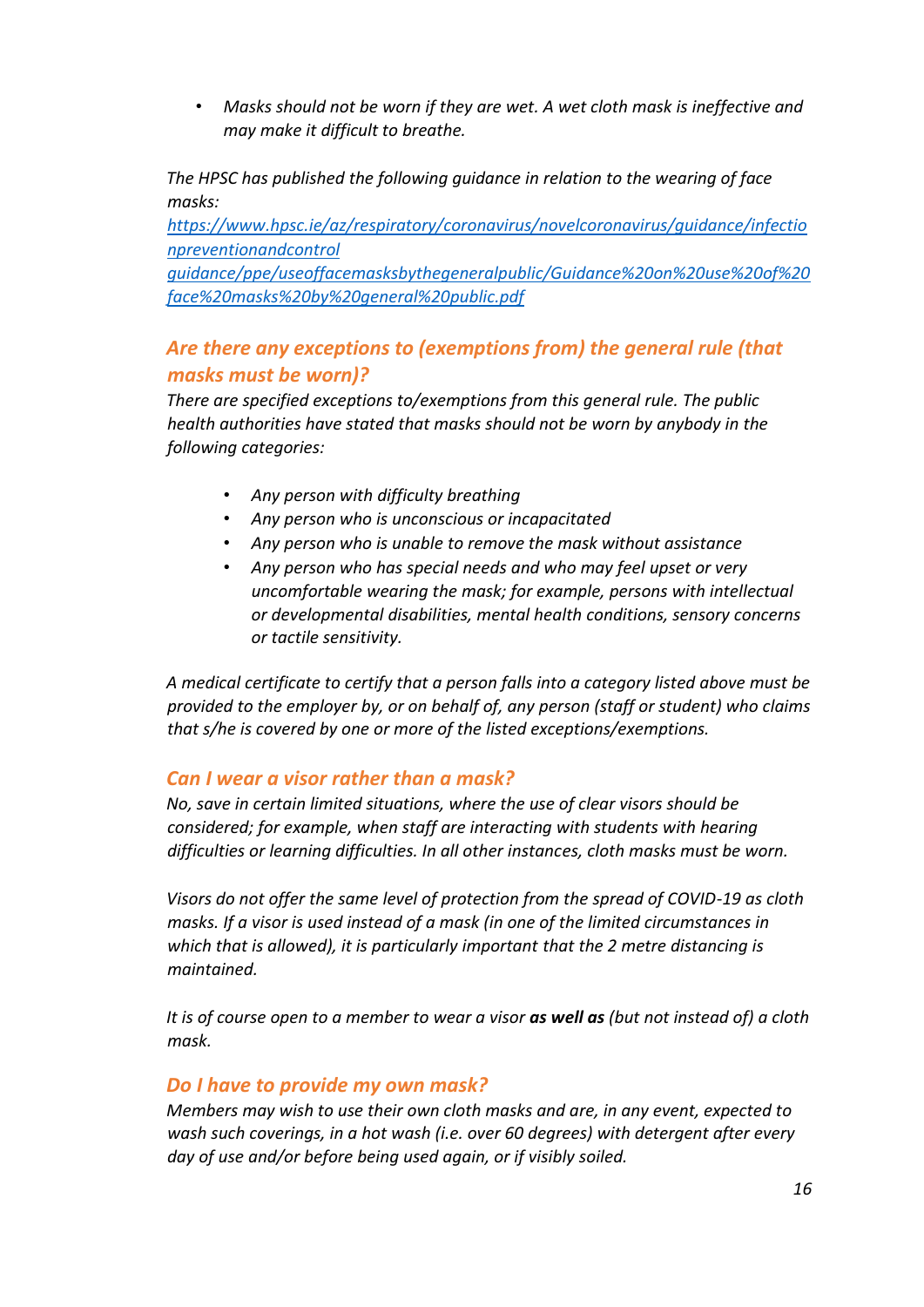*However, colleges should have additional disposable masks available on site.* 

#### <span id="page-16-0"></span>*Should I wear medical standard face masks?*

*The use of medical standard face masks is not generally required in HEI room/lecture hall settings by lecturers/staff. If for some reason close physical proximity is essential in specified circumstances, then a medical grade mask should be used.* 

*The TUI is monitoring the advice of Public Health and of authorities such as the WHO in regard to the wearing of masks and the quality of mask required.* 

#### <span id="page-16-1"></span>*The Delta Variant is largely airborne. Will an adequate supply of masks be made available by my HEI?*

*The DFHERIS has confirmed that the HSE has a supply of face masks, which it wishes to make available to the tertiary sector and DFHERIS will work with the HSE to make them available.* 

# <span id="page-16-2"></span>*My college has installed a perspex screen at my desk. Do I still have to wear a mask?*

*Yes.* 

*Members, in many instances, will be moving from room to room and should therefore wear a mask at all times. A perspex screen may be a useful additional protection but it cannot and does not reduce or remove the requirement that members wear masks. The perspex screen may also be deemed necessary in conjunction with a quality mask for staff who are categorised as High Risk from COVID-19.*

### <span id="page-16-3"></span>*My college has installed a perspex screen at my desk. Is it ok if I just wear a visor?*

*No, other than in the limited circumstances set out above.* 

*Members, in many instances, will be moving from room to room and must therefore wear a mask, as opposed to a visor, unless working with a student with a hearing or learning difficulty, as specified above. If wearing a visor in one of these limited circumstances, it is essential to maintain 2 metre distancing. It is of course open to a member to wear a visor as well as (but not instead of) a mask.*

# <span id="page-16-4"></span>*Am I required to wear a mask in other areas of the college outside of my classroom, for example, in the staff room?*

*Yes. All members must wear a mask. HEIs require that masks be worn at all times.* 

<span id="page-16-5"></span>*Will I ever be required to wear additional PPE ?* 

*Some circumstances and/or work activities will require the wearing of additional PPE. These include, but are not limited to:*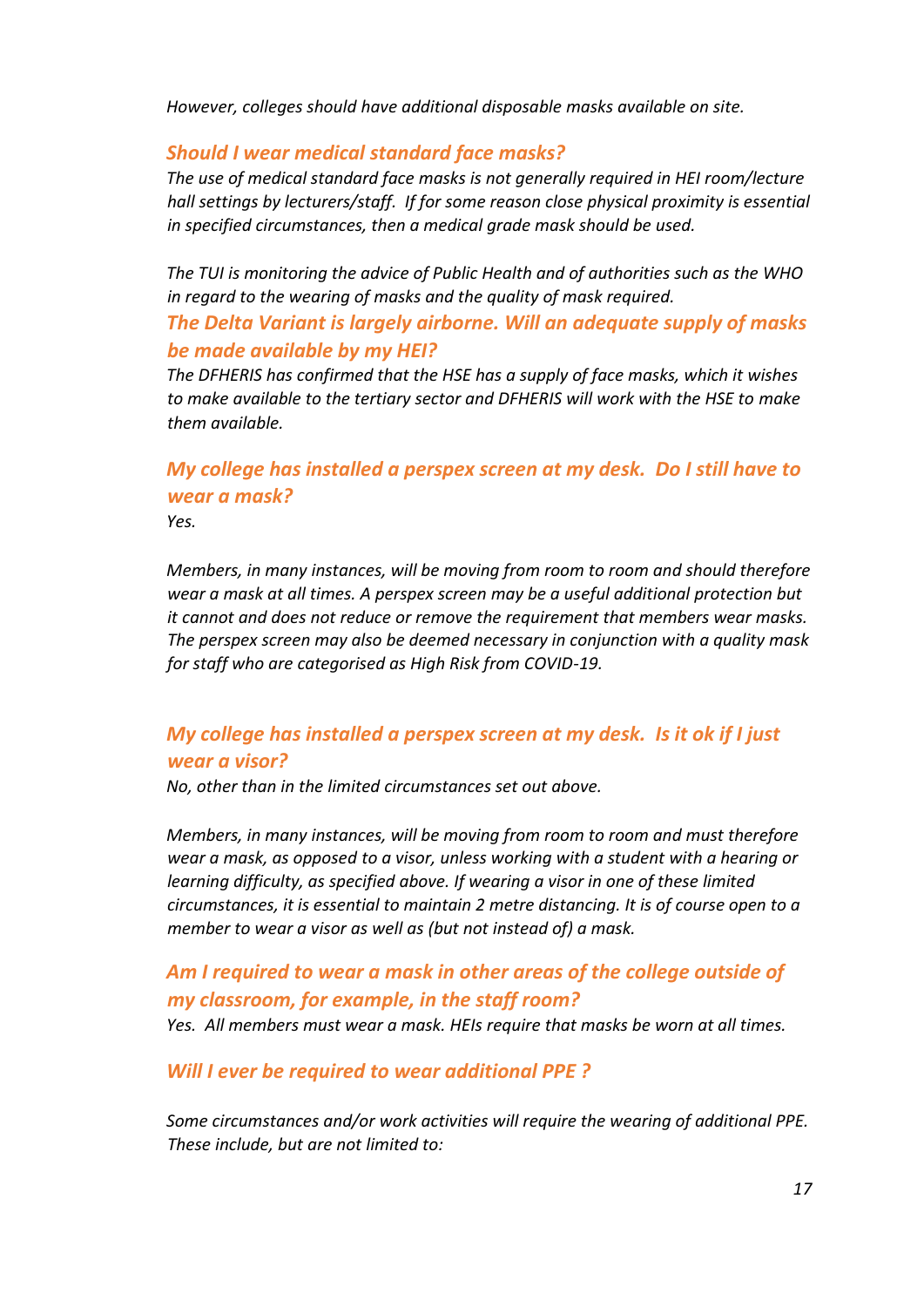- *Where a suspected case of COVID-19 is identified while at college*
- *Where a member is particularly vulnerable to infection but not categorised as being in the Very High Risk category*
- *Where a member may be living with someone in the Very High Risk category*
- *When administering first aid For some practical activities.*

# <span id="page-17-0"></span>*Will students (including those in laboratories/practical rooms) be required to wear masks?*

*Yes, unless the student has a medical exemption.* 

#### <span id="page-17-1"></span>*Will students be required to wear masks throughout the day?*

*Yes, masks must be worn by every student unless s/he* 

- *Has a breathing difficulty*
- *Is unconscious or incapacitated*
- *Is unable to remove the face covering without assistance*
- *Has special needs and may feel very uncomfortable wearing the face covering, for example persons with intellectual or development disabilities, mental health conditions, sensory concerns or tactile sensitivity.*

# <span id="page-17-2"></span>*What happens if a student, other than in one of the four categories set out above and or those with a medical exemption, refuses to wear a mask?*

*A student without a medical exemption who refuses to wear a mask should be refused entry or asked to leave a room/lecture hall. Any such refusal should also be referred promptly to management of the HEI and the LWR so advised. It would also be advisable and prudent for a member who has had to refuse entry (to a student) to report the incident to the Branch Officers of the TUI.*

*If there is a continued refusal by a student to wear the mask or leave the class the lecturer should end the class and report to management that the class had to be abandoned for health and safety reasons.* 

# <span id="page-17-3"></span>*Would reliance on physical distancing allow a workplace to abandon compulsory mask wearing*

*No. Absolutely not. Both measures are required.*

# <span id="page-17-4"></span>*Does the roll-out of the vaccination programme allow a college to abandon compulsory mask wearing?*

*No. The threat represented by COVID-19 remains potent, not least because of the prevalence and transmissibility of the Delta variant.*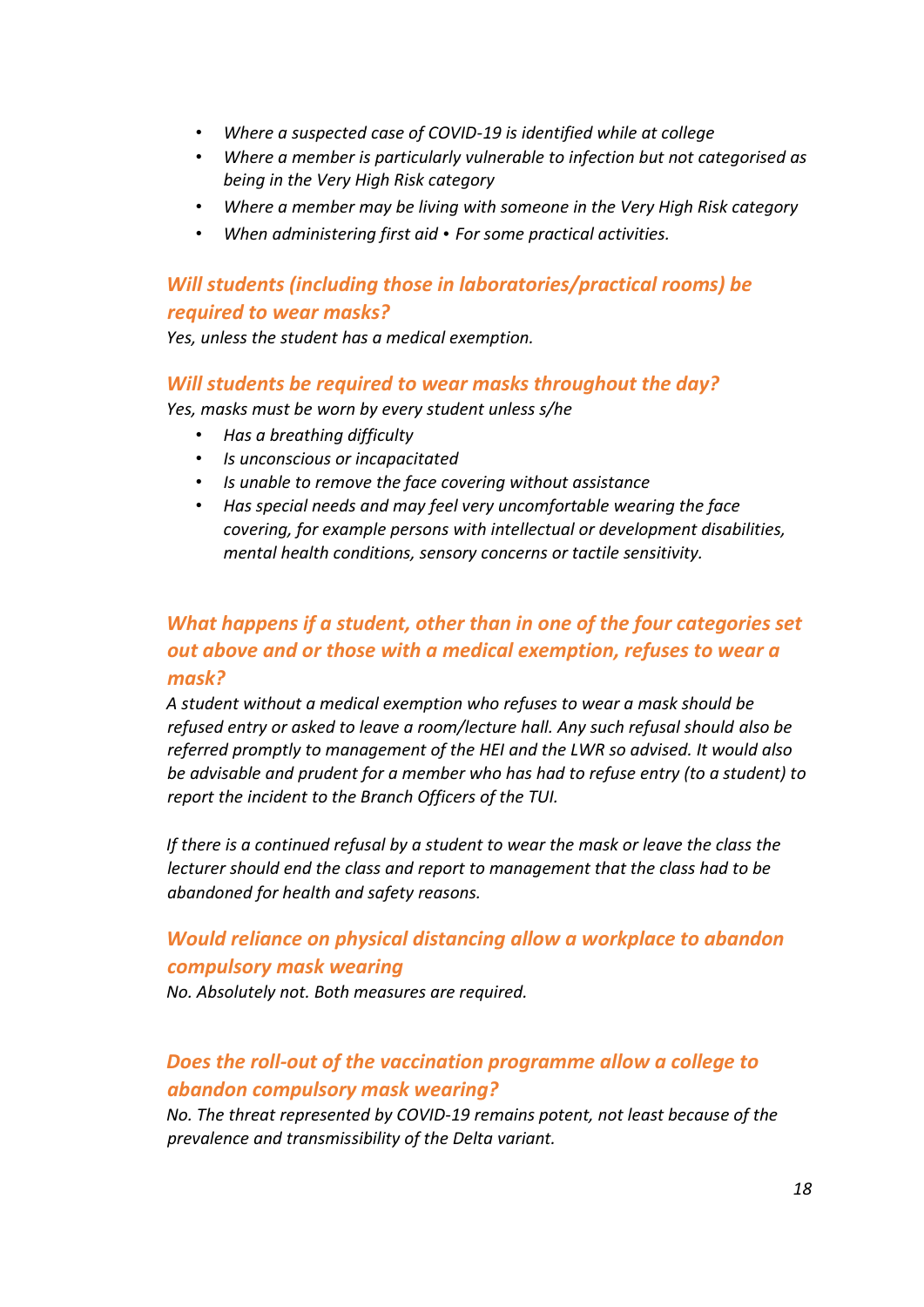# *Hand Hygiene*

### <span id="page-18-1"></span><span id="page-18-0"></span>*How often should members of staff and students wash their hands/use hand sanitiser in work?*

- *On arrival at work*
- *When moving between rooms*
- *Before eating or drinking*
- *After using the toilet*
- *After petting animals*
- *After being outdoors*
- *When their hands are physically dirty*
- *When they cough or sneeze*

# *Temperature Checks*

### <span id="page-18-3"></span><span id="page-18-2"></span>*Is it appropriate for my workplace to take the temperature of staff and students and refuse entry to those with a high temperature?*

*There is currently no provision in the guidelines for taking the temperature of staff and/or students at workplaces. Students and staff should be reminded regularly by the HEI authorities that if they feel unwell and/or have any COVID-19 symptoms they must not attend.* 

# *Antigen and PCR Testing*

#### <span id="page-18-5"></span><span id="page-18-4"></span>*Will there be Rapid Antigen Testing in HEIs?*

*Nine HEI sites are currently involved in a Pilot studying the effectiveness of antigen testing. It was announced by the Minister for FHERIS on the 3rd September 2021 that there will be an expansion of this Pilot to other HEIs. An expression of interest has issued to other HEIs to become involved in the Antigen Testing Pilot.* 

*If the results of the Pilot indicate that antigen testing is an effective measure in preventing the spread of COVID-19, then the Minister has indicated his support for its implementation across the Higher Education sector.* 

#### <span id="page-18-6"></span>*Will there be dedicated Vaccination centres on or adjacent to HEIs?*

*Pop-Up Vaccination Centres have already been provided and it was confirmed by the Minister for FHERIS on 3rd September 2021 that there will be an expansion of Pop-Up Vaccination Centres to ensure clear and easy access for students to receive their vaccination.*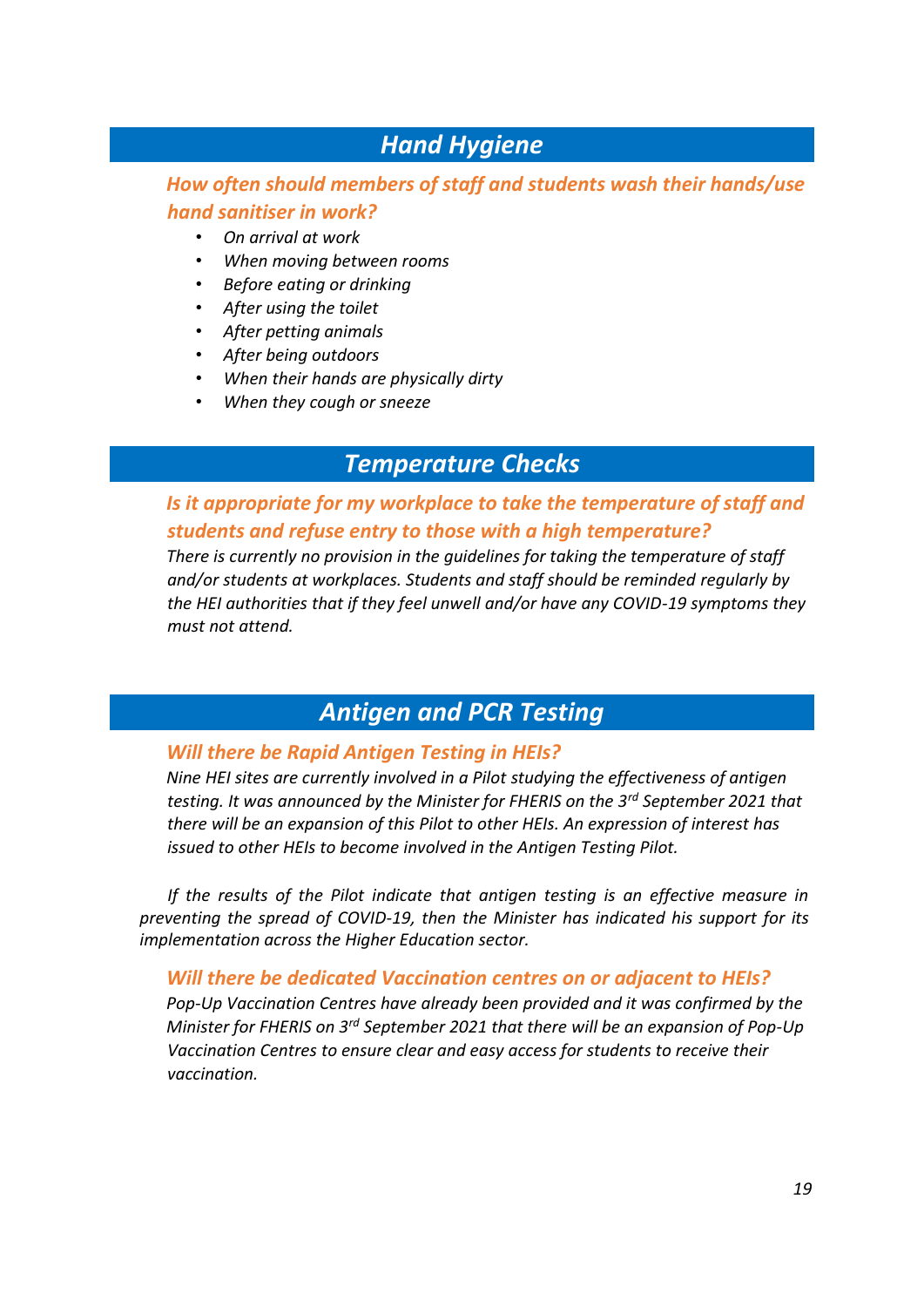# <span id="page-19-0"></span>*What about PCR test centres? What if there is not a centre near my HEI?*

*The identification of PCR test centre blackspots in the sector – <i>i.e. HEIs that do not have a PCR test centre within walking distance – is underway. This will assist the HSE to make arrangements to address this deficit and to ensure adequate access to PCR test centres.* 

# *Underlying illnesses/conditions*

### <span id="page-19-2"></span><span id="page-19-1"></span>*I have a pre-existing illness and do not feel safe returning to on-site work. What do I do?*

*In relation to COVID-19, the HSE has classified underlying illnesses/conditions as putting persons at either Very High Risk or High Risk. You will need to establish which category you are in as different procedures apply to each. Therefore, you should consult the HSE lists of illnesses in advance of returning to work. The list of illnesses/conditions is available at* 

*<https://www2.hse.ie/conditions/coronavirus/people-at-higher-risk.html>*

# <span id="page-19-3"></span>*I have a condition/illness that puts me in the Very High Risk Category. What happens?*

*The HSE advice on the 'Very High Risk' Category can be found at:* 

*<https://www2.hse.ie/conditions/coronavirus/people-at-higher-risk.html>*

*If a member believes that s/he is in the Very High Risk Category, s/he must complete an online Occupational Health Service COVID-19 Risk Assessment immediately and submit it to the OHS (e.g. Medmark or other relevant contractor) as well as advising the employer (HEI) that s/he may fall into this category. The member does not have to disclose to management the nature of the underlying illness/condition.* 

*Having considered the medical information provided with the OHS Risk Assessment, the OHS will provide the employee with a 'COVID-19 Risk Assessment Report' which advises whether he/she is at a very high risk of serious illness from contracting COVID-19.* 

*If the 'OHS Risk Assessment Report' advises that the employee/member is at very high risk of serious illness from contracting COVID-19 and cannot attend the workplace, a declaration form (Appended to Circular Letter 51/2020) must be completed by the member and returned immediately to the employer (i.e. the specific HEI) accompanied by the OHS COVID-19 Risk Assessment Report. Where a medical diagnosis changes, the employee must inform the employer immediately.* 

*If the OHS advises that you can work from home, the HEI must facilitate that request and you will continue to be paid as normal.* 

*If the OHS advised that you are medically unfit for work due to a non-COVID-19 illness, the normal terms and conditions of the Sick Leave Scheme apply.*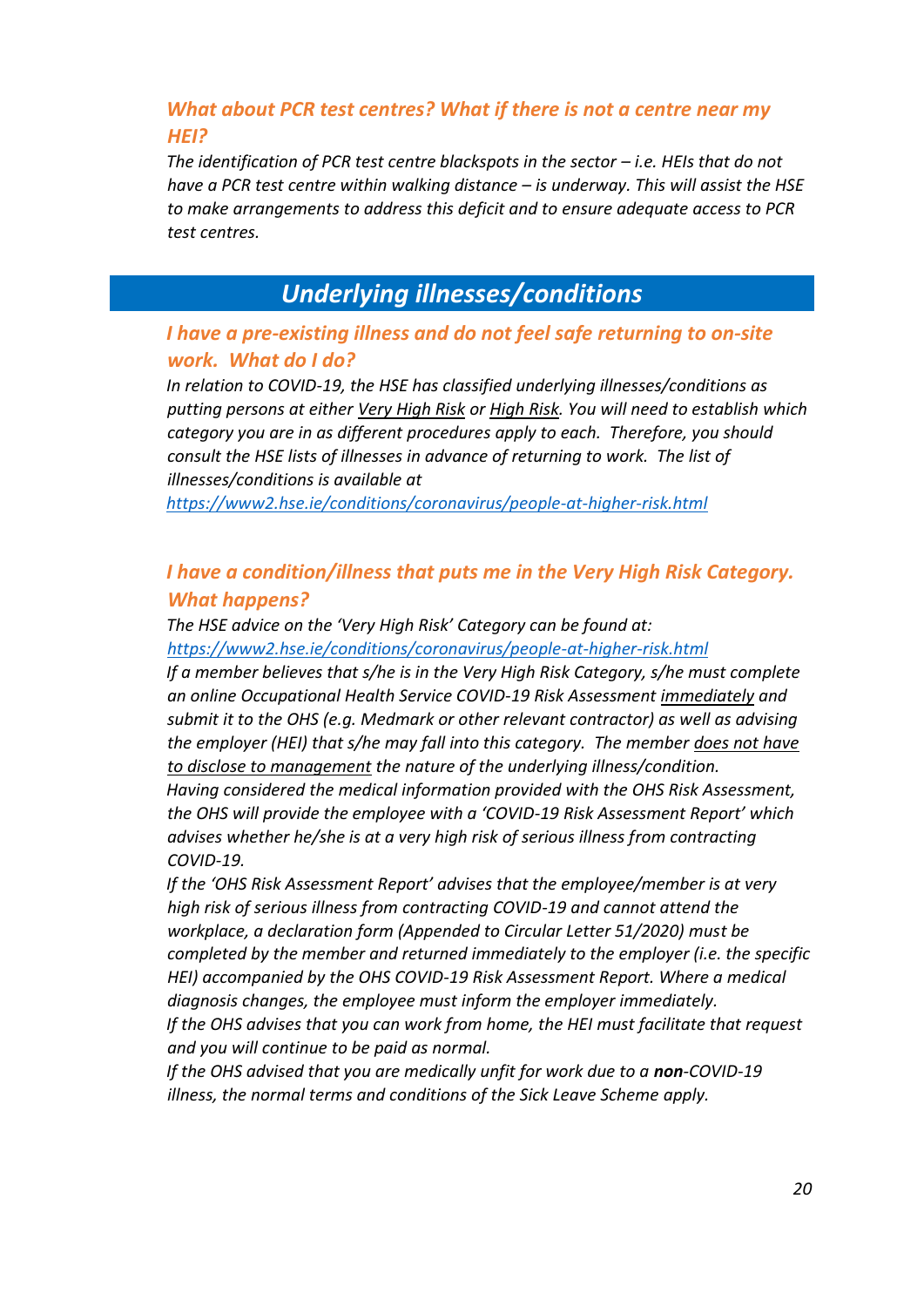#### <span id="page-20-0"></span>*I am in the High Risk Category. What do I do?*

*The HSE advice on the 'high risk' groups can be found at[:](https://www2.hse.ie/conditions/coronavirus/people-at-higher-risk.html) <https://www2.hse.ie/conditions/coronavirus/people-at-higher-risk.html> A member in the 'high risk' group who is not otherwise ill must attend the workplace, unless advised not to do so by the OHS.* 

*If a member remains concerned, s/he may complete a declaration form (Appended to Circular Letter 51/2020) and return it immediately to the employer (i.e. the specific HEI) accompanied by the OHS COVID-19 Risk Assessment Report.* 

*If a member in this 'high risk' group has been advised by OHS not to go to work, s/he will be facilitated to work from home.* 

*If a member has been advised to go to work by OHS and s/he still has concerns and has been certified by a GP not to go to work, normal sick leave rules apply.* 

# <span id="page-20-1"></span>*I have been advised by OHS to work from home. What can my management ask me to do?*

*The work assigned should be determined by your employer, in consultation with you, and may include relevant duties that support the work of the programmes delivered by the HEI in developing and delivering its programmes.* 

# <span id="page-20-2"></span>*Caring/Childcare Responsibilities and Pregnancy*

# <span id="page-20-3"></span>*Can I apply for Parental Leave or Carer's Leave if I have caring or childcare responsibilities or am living with a person/s with a high risk or very high risk of contracting COVID 19?*

*Yes. You are entitled to have a request to avail of existing, relevant leave entitlements considered by your HEI. In considering such applications, your HEI will take account of its policy on employee absences where the welfare and educational needs of the students must take precedence over all other considerations.* 

#### <span id="page-20-4"></span>*I am pregnant. Am I required to attend work?*

*Under the current HSE guidelines, a pregnant employee is not deemed to be at very high risk of serious illness from contracting COVID-19, unless suffering from a serious heart condition, in which case alternative working arrangements will be put in place. If a pregnant member has been advised by OHS not to go to work, she will be facilitated to work from home.* 

*If a pregnant member has been advised to go to work by OHS and she still has concerns and has been certified as ill by a GP and advised not to go to work, normal sick leave rules apply.* 

*If a member has a pregnancy-related illness the normal rules for such illness apply.* 

It has recently been announced that all pregnant women, regardless of the stage of *pregnancy, may avail of vaccination against COVID-19.*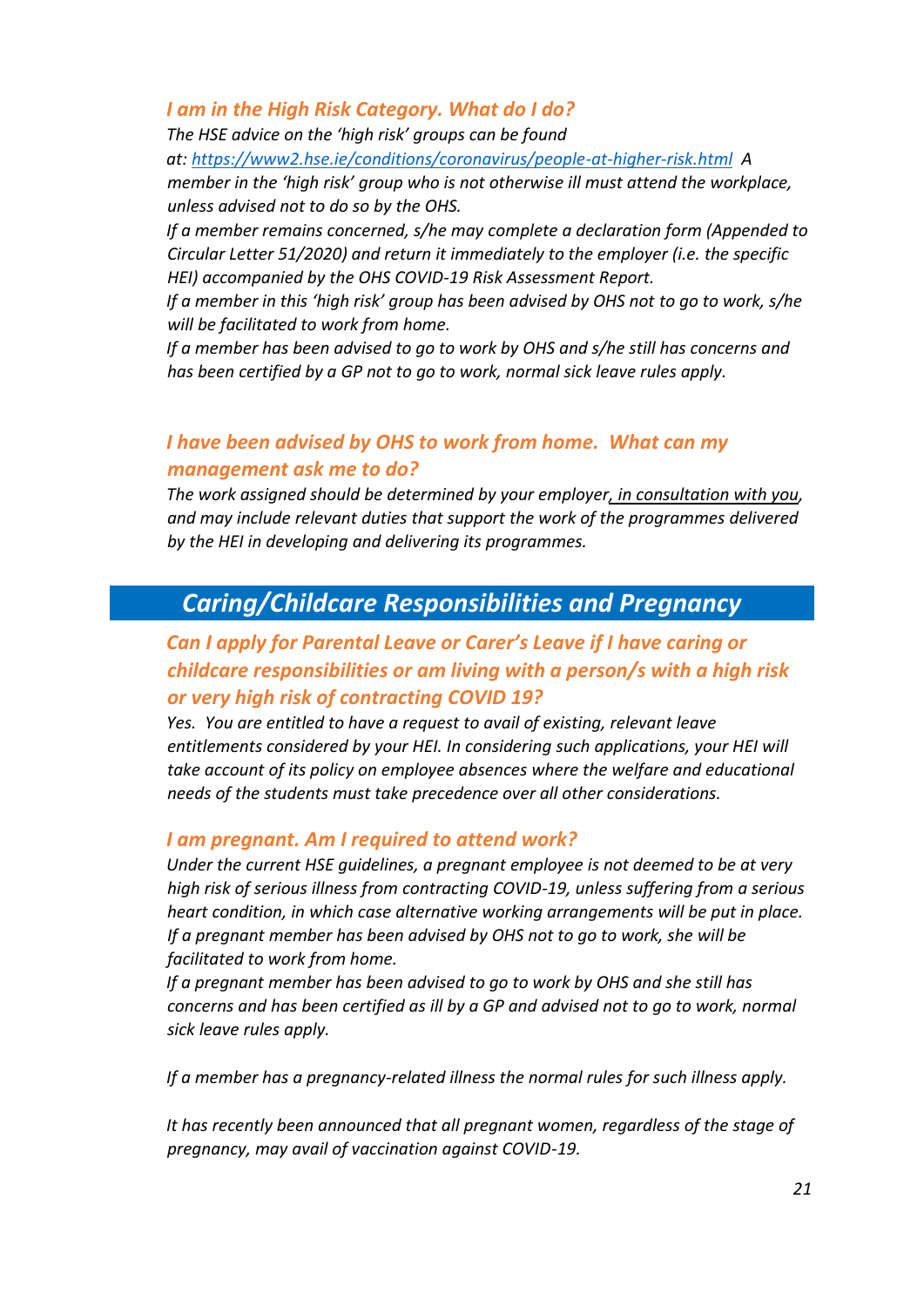# <span id="page-21-0"></span>*I am pregnant. Should my employer carry out a specific risk assessment owing to my pregnancy?*

*Yes. There is a statutory obligation on the employer to carry out a workplace pregnancy risk assessment on an employee as soon as they are notified that she is pregnant.* 

### <span id="page-21-1"></span>*I am pregnant. What are my general health and safety rights while at work?*

*The Safety, Health, and Welfare at Work Act 2005 and the Safety, Health and Welfare at Work (General Application) Regulations 2007 (S.I. No. 299 of 2007) place an obligation on the employer, as soon as it is notified by the member that she is pregnant, to assess any specific risk in the workplace to that member and to ensure that the pregnant, post-natal, or breastfeeding member (within a 26 week period after the birth of the child) is not exposed to any agents, processes or working conditions that will damage either the safety or health of the pregnant member and/or that of the developing child.* 

*A member should be informed of the results of the risk assessment and the measures to be taken. The detailed arrangement regarding the respective responsibilities of the employer and the member in relation to Health and Safety Leave are contained in Sections 17 – 20 of the Maternity Protection Act 1994.* 

*Where a risk has been identified and it is not possible to remove it, protective and preventive measures should be taken by the employer to safeguard the health and safety of any member to whom the provisions apply. Such measures may include:* 

- *a temporary adjustment in the working environment of the member concerned so that exposure to the risk is avoided, or*
- *moving the member to suitable alternative work which does not involve the risk in the event that such adjustment is not possible, or*
- *granting the member Health and Safety Leave in the event that such alternative work is not available, having consulted with and received certification from the OHS. The member is entitled to receive, on request, a certificate stating the reasons she has been granted leave. The certificate must also state the start date and expected end date of the leave.*

*Health and Safety Leave will cease when:* 

- *the member concerned commences Maternity Leave, or*
- *the member is no longer an employee to whom Part III of the Maternity Protection Act, 1994 applies (i.e. she notifies the employer that she is not pregnant, has not given birth within the last 14 weeks or is not within 26 weeks of the birth and breastfeeding, as defined in the Act); or*
- *the risk ceases.*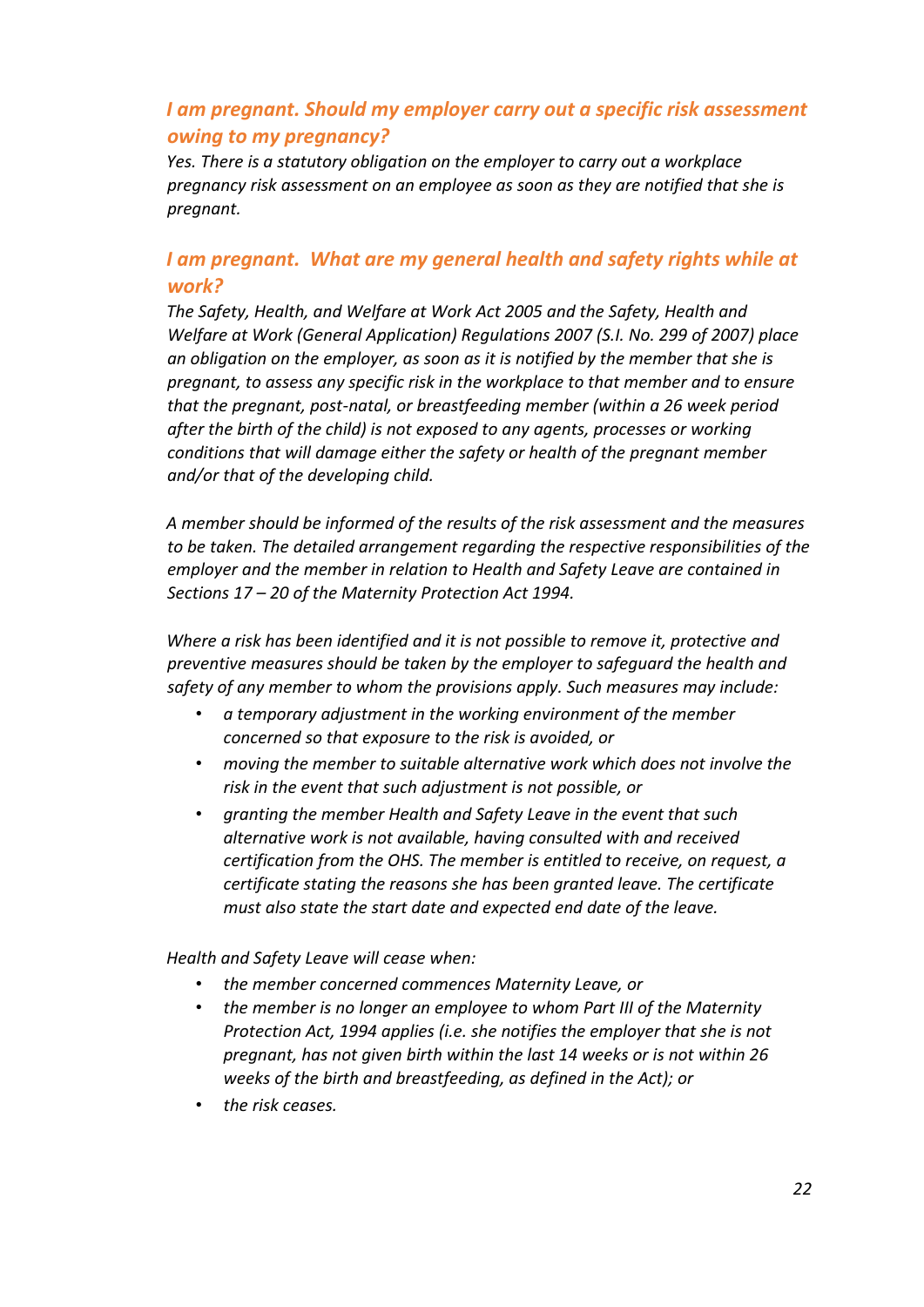*A member who makes PRSI contributions at the modified rate (Class D), and has no entitlement to Health and Safety Benefit from the DEASP, will be entitled to full pay while on Health and Safety Leave.* 

*A member who makes PRSI contributions at the full rate (Class A) and who is entitled to Health and Safety Benefit from the DEASP will be paid full salary by the Paymaster for the first 21 days and thereafter will be paid full salary less any benefit paid by DEASP HSB1 Form.* 

# *COVID-19 Response*

### <span id="page-22-1"></span><span id="page-22-0"></span>*What specific measures should the HEI take in responding to the COVID-19 threat?*

- *1. The HEI should enhance programmes to promote a healthy lifestyle to the greatest extent possible.*
- *2. The HEI should encourage members of the campus community to signal to a central contact point in the HEI early if they are diagnosed with COVID-19 (Note: Confidentiality and data protection issues must be considered in how this is done). The intention is to support the HEI in identifying early if there is evidence of transmission of COVID-19 related to HEI community activity so that it can respond appropriately in association with public health authorities.*
- *3. Pathways for access to healthcare should be clear so that people know who to contact for access to healthcare at any time if they develop symptoms of illness.*
- *4. Staff who consider themselves specifically at risk of severe illness, or with vulnerable members of their household, should engage with the HEI as their employer to manage that risk as appropriate.*
- *5. The HEI should advise teaching staff who are Very High Risk (as per HSE guidance) that they are not required to teach face to face and facilitate such staff to work remotely, including offering teaching and learning online, where this is necessary. This is crucial in ensuring the safety of such staff. The HEI will ensure that staff living with Very High Risk individuals or staff in the high risk category will be risk assessed on a case-by-case basis with appropriate measures implemented accordingly.*

# <span id="page-22-2"></span>*If I am identified as a close contact and have not heard from contact tracing should I go for a test?*

*Public Health authorities will advise if you are a close contact i.e. the HSE contact tracing team.* 

# <span id="page-22-3"></span>*If I am advised that I am a close contact and do not need to go for a test as I am asymptomatic can I still go for a test?*

*You must follow the advice of your GP/HSE/Public health authorities.*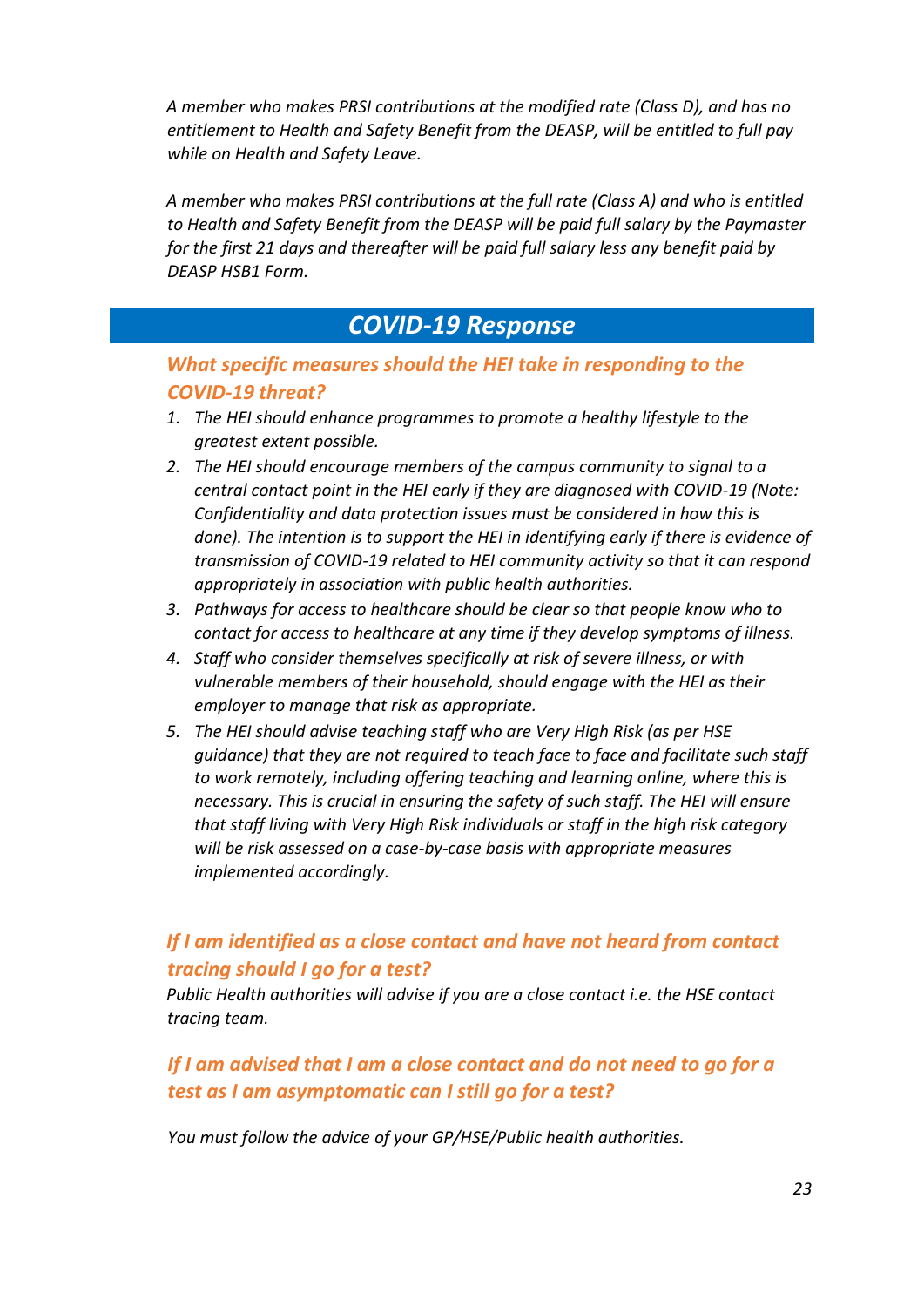### <span id="page-23-0"></span>*If this result is positive and I am asymptomatic should I notify my employer and stay at home?*

*You must remain at time and notify your employer accordingly via the appropriate circular.* 

### <span id="page-23-1"></span>*What contact tracing systems should be in place on campus and whose responsibility are these?*

*Each College should have a contact person should the HSE/Public Health Authorities need to contact the college.* 

# *Lead Worker Representative*

#### <span id="page-23-3"></span><span id="page-23-2"></span>*What is a Lead Worker Representative?*

*A Lead Worker Representative is a person, selected by staff, to assist management to implement a range of measures to prevent the spread of COVID-19 in workplaces.* 

### <span id="page-23-4"></span>*Is a Lead Worker Representative the same as the Safety*

#### *Representative?*

*No. Both roles are separate although they may be undertaken by the same person.* 

### <span id="page-23-5"></span>*How many Lead Worker Representatives (LWRs) should my workplace have?*

*The number of LWRs on a campus will be determined by the HEI's management having regard to the geography and the daily population of the campus.* 

#### <span id="page-23-6"></span>*Does a LWR have any legal responsibilities?*

*No. A Lead Worker Representative does not have any legal responsibilities in relation to COVID-19 other than those that apply to employees generally.* 

#### <span id="page-23-7"></span>*Who selects the LWR?*

*There is a nationally agreed process that must be followed. The first step in the process requires management to seek expressions of interest from all staff. If more people are interested in the position than there are LWR positions on offer, an election by all staff must take place.*

<span id="page-23-8"></span>*I have been selected by staff to be the Lead Worker Representative. What exactly do I do? You are required to:*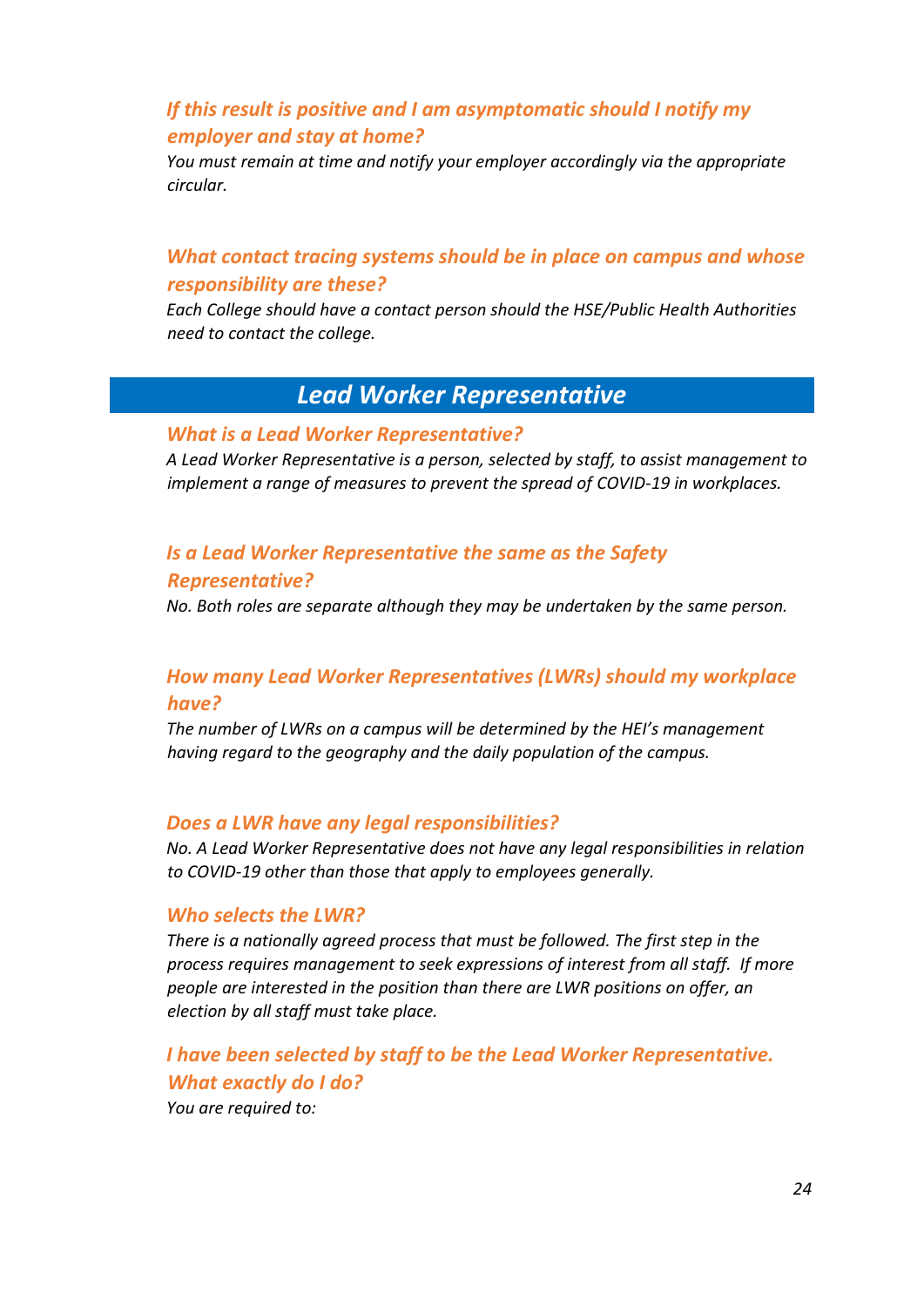- *Insist that management have conducted risk assessments in all areas/rooms in the college and that the results of such risk assessments are made available in a format that is clear and understandable….*
- *Represent all staff in your workplace i.e. academic staff/ administrative staff/ caretakers etc.*
- *Keep up-to-date with the latest COVID-19 public health advice*
- *Liaise and work with management to ensure, insofar as is practicable, the safety, health and welfare of all staff in the workplace including consulting on COVID-19 control measures implemented in workplaces.*
- *Promote good hygiene practices*
- *Assist management to implement measures to suppress COVID-19 in workplaces*
- *Monitor, in conjunction with management, compliance with measures introduced to prevent the spread of COVID-19*
- *Conduct safety reviews including a walk around of the workplace at least twice a week to ascertain if safety measures are being complied with*
- *Report any concerns immediately to management*
- *Keep records of any issues of concerns*
- *Keep records of actions taken by management to rectify concerns*
- *Consult with management on the workplace's COVID-19 response plan*
- *Consult with colleagues on all matters relating to COVID-19 in the workplace*
- *Make representations to management on COVID-19 related matters*

#### <span id="page-24-0"></span>*Should all staff know who the LWR is?*

*Yes. All staff should be advised of the name and contact details of the LWR. Management is required to provide this information.* 

# *COVID-19 Symptoms and Diagnosis*

#### <span id="page-24-2"></span><span id="page-24-1"></span>*I have COVID-19 symptoms, should I attend work?*

*No, absolutely not. You have no discretion in this matter. You must not attend work. Symptoms of COVID-19 can be found at: <https://www2.hse.ie/conditions/covid19/symptoms/overview/>*

### <span id="page-24-3"></span>*What should I do if I develop symptoms of COVID-19 at work?*

*You must advise your HEI line management immediately and follow the relevant procedures as set out in the College's COVID-19 Response Plan.*

#### <span id="page-24-4"></span>*What are the symptoms of COVID-19?*

*Symptoms of COVID-19 can be found at: <https://www2.hse.ie/conditions/covid19/symptoms/overview/>*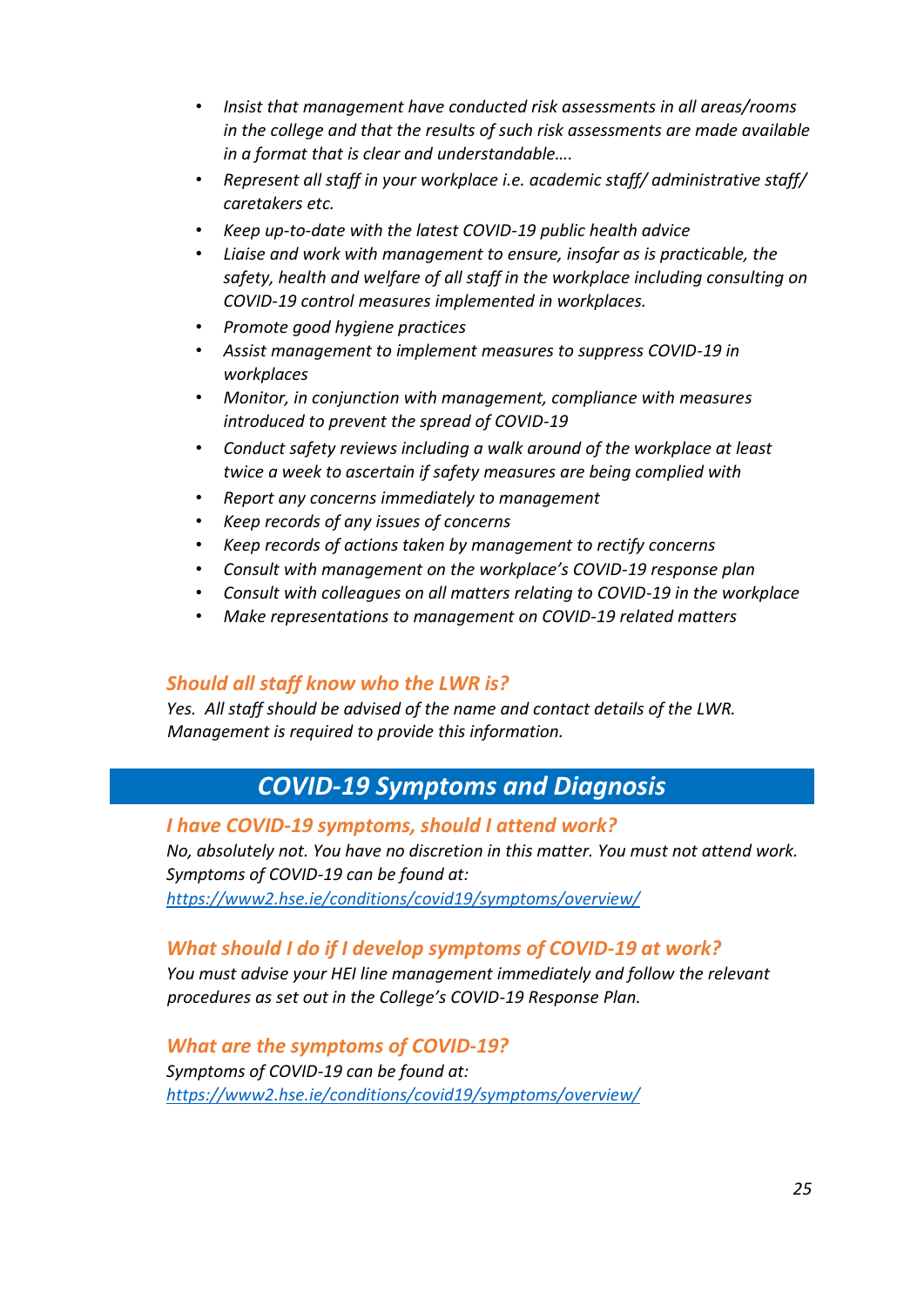*Note that the list of symptoms of COVID-19 has been expanded since the arrival of the Delta variant.*

# <span id="page-25-0"></span>*What procedure should be followed if an employee or student falls ill with COVID-19 symptoms while at work/college?*

*Each HEI should have a COVID-19 plan which outlines the college procedure including availability of an isolation room and the location of additional PPE (if required).*

### <span id="page-25-1"></span>*What happens if a student presents with COVID-19 symptoms during the day?*

*Staff should inform the management of the HEI immediately. Each HEI must have a response plan to deal with such a scenario. All staff must be advised of the procedure that applies in their workplace.* 

#### <span id="page-25-2"></span>*I have been diagnosed with COVID-19. Will I still get paid?*

*Yes. Special leave with pay will be granted by the HEI, for those members who have been diagnosed with COVID-19 or those who have been advised to self-isolate. To apply for special leave with pay, a member must complete form appended to Circular Letter 51/2020 and return it to the HEI immediately. The completed form, which can be signed digitally, must be accompanied by appropriate HSE/medical certification to include the estimated date of fitness to return to work. The certification can be scanned and emailed to the line manager/HEI until you are fit to return to work and are in a position to provide the original version.* 

<span id="page-25-3"></span>*I have been diagnosed with COVID-19. Must I advise my Employer/HEI? Yes. A member must provide HSE/medical certification to the employer, to include estimated date of fitness to return to work.* 

### <span id="page-25-4"></span>*If I have been diagnosed with COVID-19. Will it affect my normal sick leave?*

*No. Special leave with pay is separate to the normal sick leave scheme.*

#### <span id="page-25-5"></span>*How much special leave with pay am I entitled to?*

*Special leave with pay commences on the day that you develop symptoms of COVID19 and notify your employer/HEI.* 

It is considered by the Occupational Health Service (OHS – e.g. MedMark) that most *recoveries will happen 14 days after the onset of symptoms. You must be 5 days fever free (which may run concurrently) before returning to work. It should be noted that the 14 days is from the onset of symptoms and not the date of receiving a positive COVID-19 test result.* 

*Nonetheless, if symptoms persist you must keep in touch with your employer regarding the need for further leave which may be considered in consultation with the OHS, e.g. MedMark.*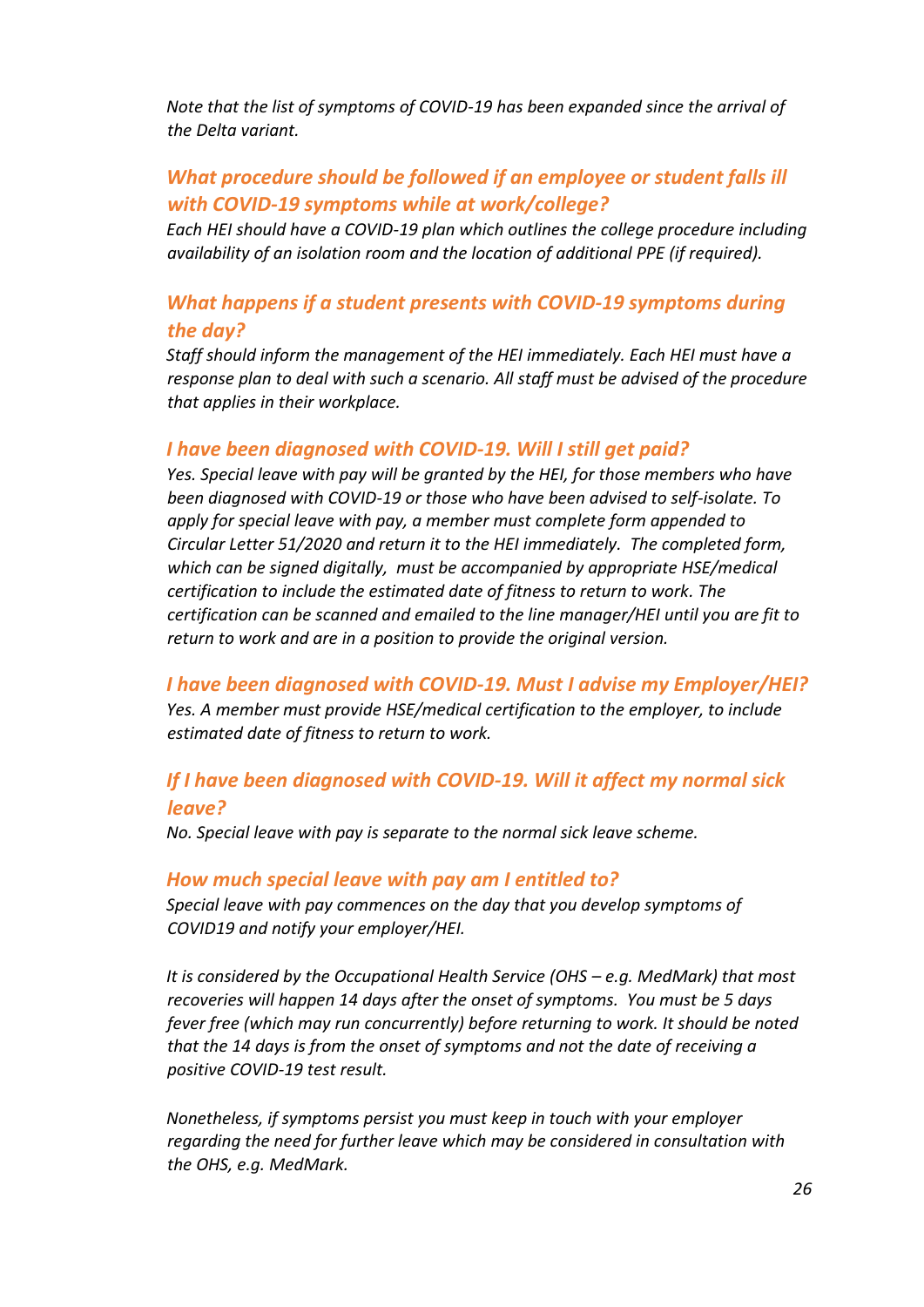*These arrangements do not preclude an employee working from home at an earlier stage, if this is feasible, depending on the individual case.* 

*When you return to work, you must be informed by the employer of the procedures in the workplace regarding social distancing, use of personal protective equipment and hand washing techniques.* 

# *Self-isolation*

#### <span id="page-26-1"></span><span id="page-26-0"></span>*What is self-isolation?*

*Self-isolation means staying indoors and completely avoiding contact with other people. This includes other people in the household, as much as possible. A member with COVID-19 symptoms will be medically/HSE advised to self-isolate while he/she waits for a COVID-19 test appointment and test results.* 

#### <span id="page-26-2"></span>*I have been advised to self-isolate. Will I still get paid?*

*Yes. Special leave with pay will be granted by the HEI for members who have been advised to self-isolate pending a COVID-19 test. A member must seek a COVID-19 test immediately upon experiencing symptoms of COVID-19 and/or being advised to selfisolate.* 

*To apply for special leave with pay, a member must complete the form appended to Circular Letter 51/2020 and return it to the HEI immediately. The completed form, which can be signed digitally, must be accompanied by appropriate HSE/medical certification to include estimated date of fitness to return to work. The certification can be scanned and emailed to the HEI until you are fit to return to work and are in a position to provide the original version.* 

*If the COVID-19 test is positive the member remains on special leave with pay. If the COVID-19 test is negative, following the period of self-isolation, and the member remains unwell, s/he reverts to the normal sick leave scheme.* 

### <span id="page-26-3"></span>*Am I required to tell my employer/HEI if I have been advised to self isolate?*

*Yes. All members have a responsibility to adhere to Government guidelines as they relate to COVID-19. If management becomes aware that a member attended work when s/he should have been self-isolating, they are expected to report this to the HSE. The matter may also have to be dealt with at local level.* 

# *Close Contacts*

<span id="page-26-4"></span>*Whose responsibility is it to advise me that I have been in contact with a confirmed COVID-19 case/person? Is it the responsibility of the HEI or the HSE?*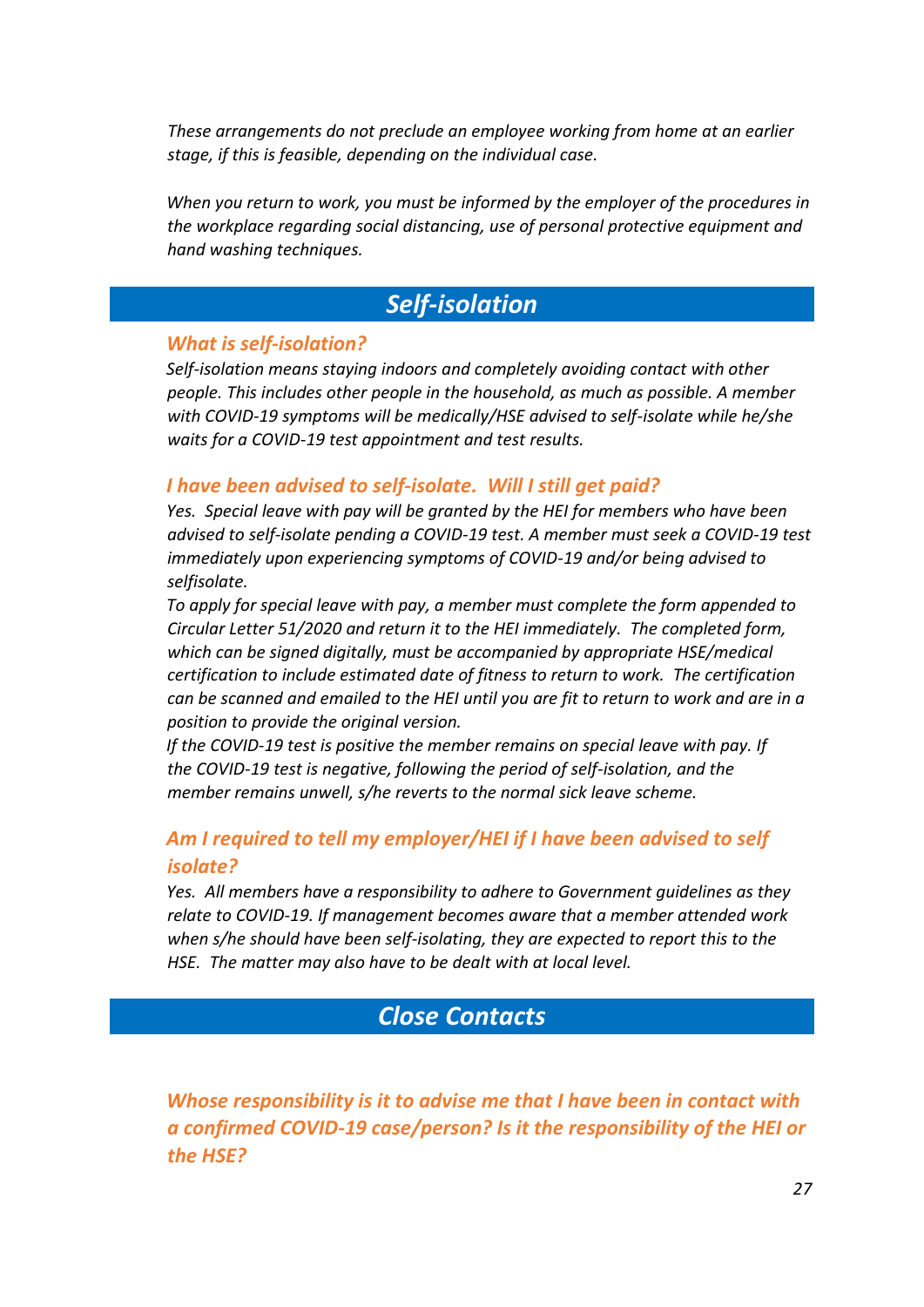*If you are a close contact of someone who has tested positive for COVID-19 you will receive either:* 

- *a call from a Contact Tracer*
- *an alert on your mobile phone, if you're using the COVID Tracker app*

*Calls from contact tracers come up as a private number. You cannot contact a contact tracer directly or return a missed call. If you don't answer a call from a contact tracer, s/he will leave a message, if voice mail is working. Contact tracers will let you know that they have tried to contact you. They will call you a few times, if necessary.* 

*If you are advised that you are a close contact, you will have to get tested for COVID19. A contact tracer will arrange a COVID-19 test for you, even if you do not have symptoms.* 

*It is not the responsibility of the HEI to conduct contract tracing. However, HEIs are required to keep a contact log of all persons attending/visiting the workplace.*

### *I have been in contact with a confirmed COVID-19 case/person. Should I attend work?*

*If you are fully vaccinated and have sufficient vaccine protection and do not have any COVID-19 symptoms you may be allowed to attend work. This will be determined by the HSE following a public health risk assessment.* 

# *I have been advised that I am a close contact of a confirmed COVID-19 case/person and have been advised to restrict my movement. What happens?*

*If you have no COVID-19 symptoms you may still be medically/HSE advised to restrict your movements if you have been in close contact with a person who has a confirmed case of COVID-19 or if you live with someone who has COVID-19 symptoms. This will be determined by the HSE.* 

#### *Am I required to deliver remotely while restricting my movements?*

*If you are advised to restrict your movements and are not, yourself, symptomatic, you are medically fit for work and remain available for work. You will be assigned work, which can be completed remotely, for the 14 day period and your employer must therefore facilitate alternative working arrangements to the maximum extent possible e.g. working from home.* 

*As there is a contractual obligation to work while well, all employees must co-operate with all such flexibilities while they are restricting their movements. Where an employee on restricted movement tests positive for COVID-19, the provisions set out above apply.*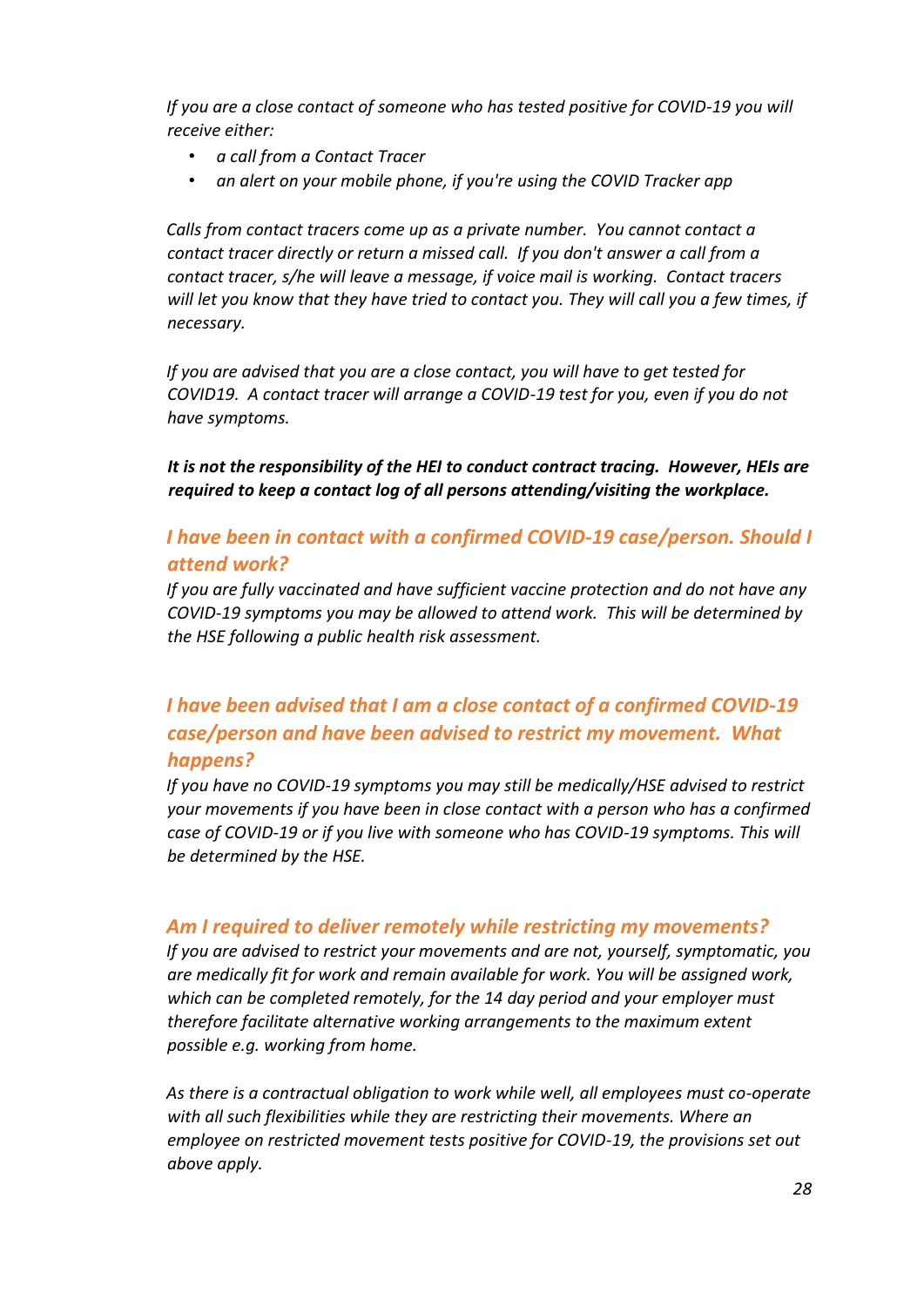# *Travel Abroad*

### <span id="page-28-0"></span>*What happens if I wish to travel abroad before going back to college or during Christmas or other breaks?*

*Where there is an intention to undertake travel overseas to any country which requires a restricted movement period on return to Ireland, an employee must make provision by way of an Unpaid Leave application, in advance, for that period of restricted movement, where it coincides with their return to work due date.* 

*The travel advice that pertains at the time of travel will apply to all staff and students.* 

# *Access to the Workplace*

#### <span id="page-28-1"></span>*Can visitors be permitted entry to my workplace?*

*Attendance by visitors to workplaces is restricted to those attending for essential reasons only and will only be allowed with prior arrangement with senior management of the HEI.* 

*Is my workplace required to keep a contact log for all those attending or visiting the workplace? Yes.* 

# *Compliance Issues*

<span id="page-28-2"></span>*I have a student who deliberately flouts the COVID-19 response plan; for example, by refusing to comply with hand hygiene, mask wearing or social distancing. What should I do?* 

*Any breach of the COVID-19 response plan or any action/inaction that puts the health and safety of members, other staff or other students at risk is a serious disciplinary offence. You should, immediately, refer the matter to the management of the HEI and it would also be prudent to advise the LWR and advisable to inform the local Branch of the TUI.* 

*What are my Health and Safety (H&S) responsibilities in terms of COVID-19? An employee, must:*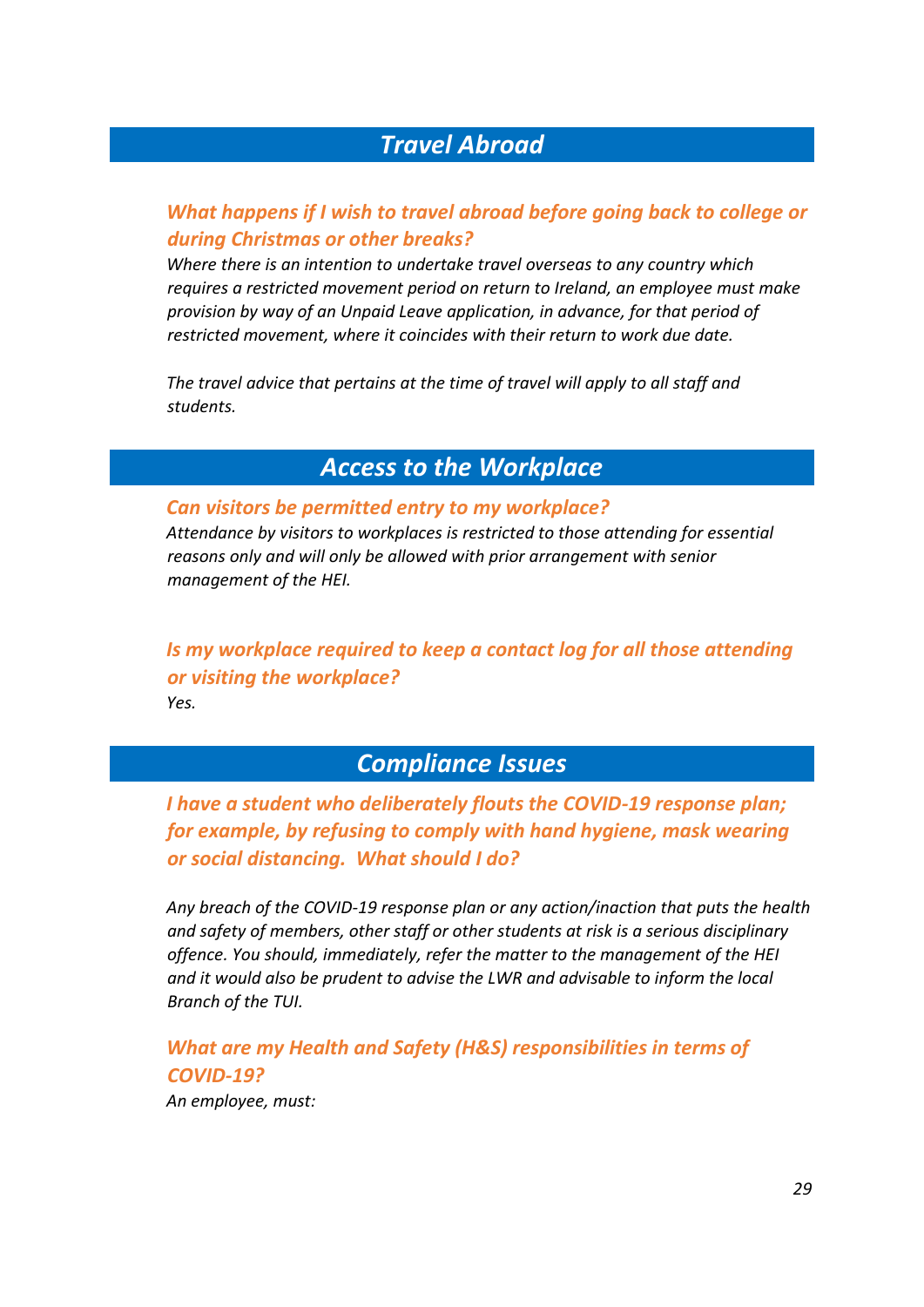- *Comply with the workplaces measures for dealing with COVID-19, for example, by maintaining physical distancing where feasible, wearing face coverings and practising good hand hygiene*
- *Comply with safety and health legislation*
- *Take reasonable care to protect her/his own safety, health and welfare and that of any other person who may be affected by her/his acts or omissions at work*
- *Co-operate with the employer and any other person to enable them to comply with health and safety legislation*
- *Not engage in improper conduct or other behaviour which could endanger his or her safety, health and welfare or that of any other person.*

# *What is the procedure for dealing with COVID-19 Health & Safety concerns?*

*The COVID-19 response plan makes provision for a workplace to have a Lead Worker Representative (LWR). In the first instance, concerns or issues that arise are processed in accordance with the procedures specified in the COVID-19 response plan.* 

*However, if those procedures are not applied in a fair and prompt manner or if the issue is not satisfactorily resolved, the TUI reserves the right to act on behalf of members to protect their health and safety, as outlined in the following steps.* 

#### *Step One:*

*If a TUI member wishes to raise a COVID-19 related health and safety issue in a workplace s/he should, in the first instance, inform the Lead Worker Representative (LWR). The member should also advise the TUI Workplace Committee (WPC) and the WPC should keep a record of this.* 

#### *Step Two:*

*The LWR will deal with issues that arise in line with the procedure set out in the workplace COVID-19 Response Plan. This includes raising the matter with workplace management/employer immediately and keeping a record of all COVID-19 problems, areas of non-compliance or defects that the LWR has identified or that have been reported to her/him.* 

*Under this procedure the employer is expected to act promptly on these representations. If unable or unwilling to do so, the employer (for example, workplace management) must detail the reasons why, in order that the LWR can escalate the issue of concern, in the manner specified in the COVID-19 Response Plan.* 

*If a concern is resolved, the LWR must record any actions taken to rectify the concern and inform staff.*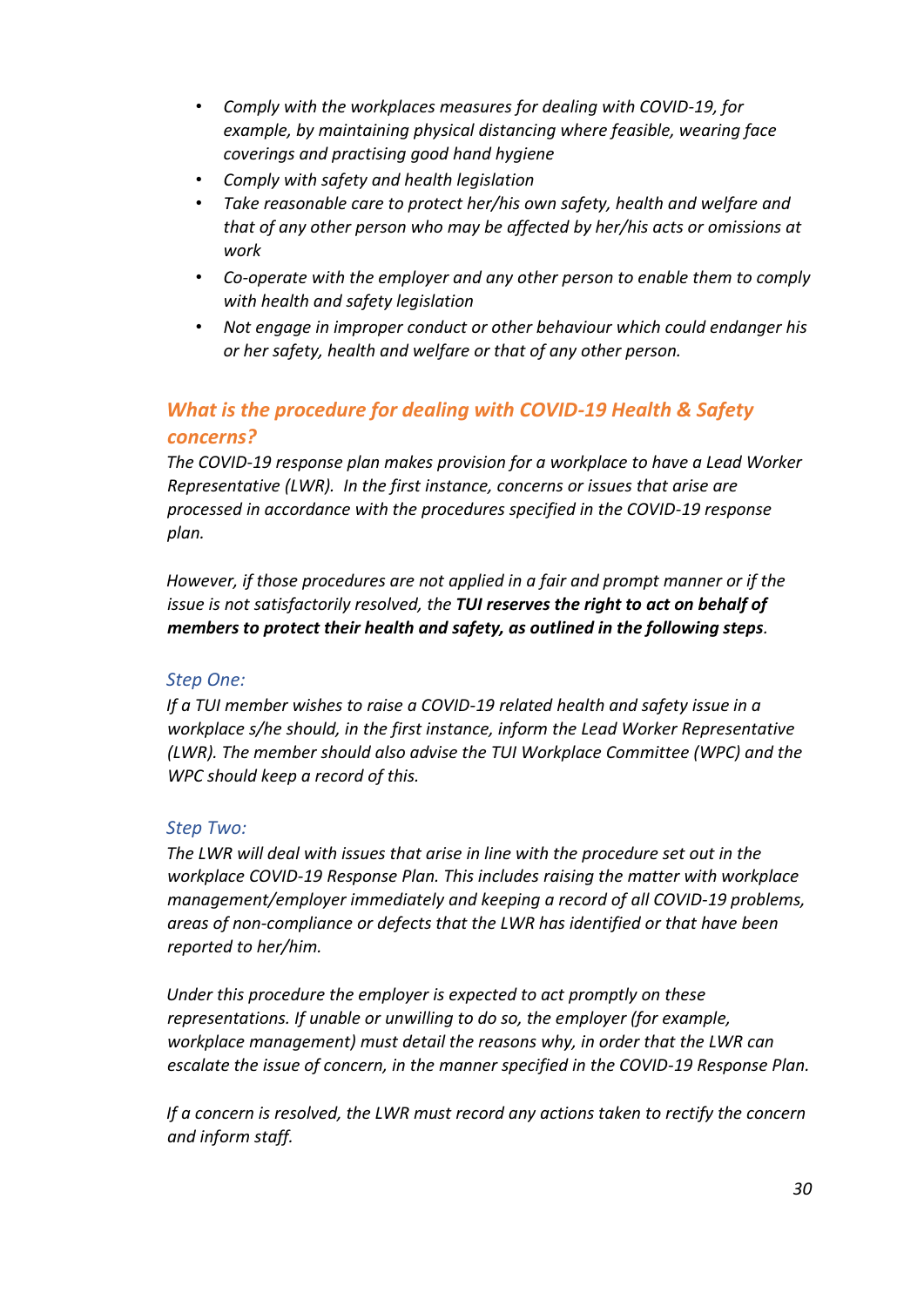#### *Step Three:*

*If, notwithstanding the efforts of the LWR, a concern has not been addressed to the satisfaction of the TUI member/s, the matter should then be referred as an industrial relations issue/grievance to the TUI Workplace Committee (WPC).*

*The TUI WPC can seek advice from the local Branch Officers and/or Area Rep. The contact details for Area Reps can be found in the TUI Diary and Handbook that issues to all members in September. Contact details are also available by contacting TUI Head Office on 01-4922588 or tui@tui.ie.*

*The TUI WPC will meet with management immediately and seek to resolve the matter. In a HEI, if a satisfactory resolution is not provided by local management, the WPC will advise the local Branch who will contact the management of the HEI to seek an immediate resolution of the matter.* 

#### *Step Four:*

*If a satisfactory resolution is not provided, following the steps as outlined above, the WPC will:*

- o *Lodge a collective grievance using the nationally agreed grievance procedure and*
- o *Report the matter to the Health and Safety Authority. If the HSA sends an inspector to the workplace, the LWR is entitled to accompany them during the inspection and to get a copy of any recommendations or orders. This should, in turn, be provided to the TUI WPC. and*
- o *Where relevant, report the matter to the Health Service Executive (HSE).*

# <span id="page-30-0"></span>*Emergency Remote Teaching for the academic year 2021/2022*

*The ERT Agreement agreed between THEA and the TUI can be found at:* 

*[https://www.tui.ie/\\_fileupload/THEA-](https://www.tui.ie/_fileupload/THEA-TUI%20Agreement%20on%20Emergency%20Remote%20Teaching%20for%20the%20academic%20year%202021-2022.pdf)[TUI%20Agreement%20on%20Emergency%20Remote%20Teaching%20for%20the%20](https://www.tui.ie/_fileupload/THEA-TUI%20Agreement%20on%20Emergency%20Remote%20Teaching%20for%20the%20academic%20year%202021-2022.pdf) [academic%20year%202021-2022.pdf](https://www.tui.ie/_fileupload/THEA-TUI%20Agreement%20on%20Emergency%20Remote%20Teaching%20for%20the%20academic%20year%202021-2022.pdf)*

*The ERT Agreement agreed between TU Dublin and the TUI can be found at: [https://www.tui.ie/\\_fileupload/170921%20TU%20Dublin-](https://www.tui.ie/_fileupload/170921%20TU%20Dublin-TUI%20Agreement%20on%20Emergency%20Remote%20Teaching%20for%20the%20academic%20year%202021-22.pdf)[TUI%20Agreement%20on%20Emergency%20Remote%20Teaching%20for%20the%20](https://www.tui.ie/_fileupload/170921%20TU%20Dublin-TUI%20Agreement%20on%20Emergency%20Remote%20Teaching%20for%20the%20academic%20year%202021-22.pdf) [academic%20year%202021-22.pdf](https://www.tui.ie/_fileupload/170921%20TU%20Dublin-TUI%20Agreement%20on%20Emergency%20Remote%20Teaching%20for%20the%20academic%20year%202021-22.pdf)*